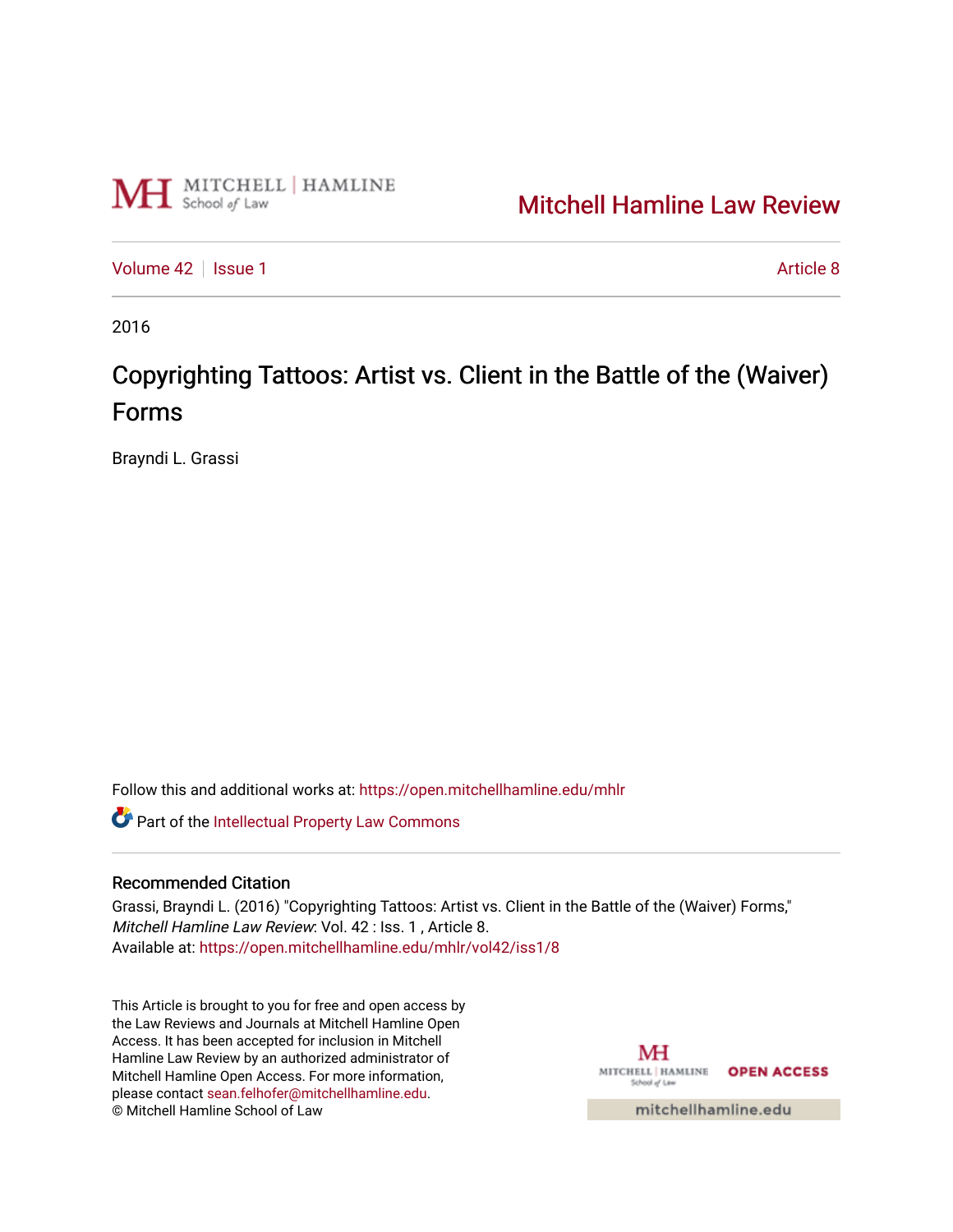### **COPYRIGHTING TATTOOS: ARTIST VS. CLIENT IN THE BATTLE OF THE (WAIVER) FORMS\***

Brayndi L. Grassi†

| L   |                                                                 |
|-----|-----------------------------------------------------------------|
| H   | <b>BRIEF HISTORY OF COPYRIGHT LAW IN NEW MEDIUMS 46</b>         |
| Ш   | FIRST INSTANCE OF COPYRIGHTS IN TATTOOS: REED V.                |
|     |                                                                 |
| IV. |                                                                 |
|     | A. Tattoos Meet All of the Requirements of the Copyright Act 49 |
|     |                                                                 |
|     |                                                                 |
|     |                                                                 |
|     |                                                                 |
|     | $B_{\cdot}$                                                     |
|     | The Tattoo Artist Would Own a Piece of Your Body55<br>C.        |
| V.  | TATTOOING CELEBRITIES AND COPYING INFAMOUS                      |
|     | 57                                                              |
|     | Whitmill v. Warner Brothers Entertainment Inc.  57<br>A         |
|     | В.                                                              |
| VI. | WHERE DO WE GO FROM HERE? BATTLE OF THE                         |
|     |                                                                 |
|     | A.                                                              |
|     | $\boldsymbol{B}$                                                |
| VH. |                                                                 |
|     |                                                                 |

 <sup>\*</sup> An earlier version of this article first appeared in an online post made by the author. *See* Brayndi Grassi, *Copyright in Tattoos, Artist vs. Canvas*, INFRINGE THAT! CURRENT ISSUES MEDIA & ENT. L. (Dec. 20, 2013), http://www.infringethat.com /2013/12/20/copyright-in-tattoos-artist-vs-canvas. The article has since undergone significant research, revision, and substantive additions.

 <sup>†</sup> B.A., New York University, 2011 and J.D., New York Law School, 2015. She was recently admitted to the New Jersey and New York Bars. She works for Terri Baker, a solo practitioner entertainment attorney in New York specializing in music law and representing a wide range of musicians. She is also the proud wearer of three tattoos.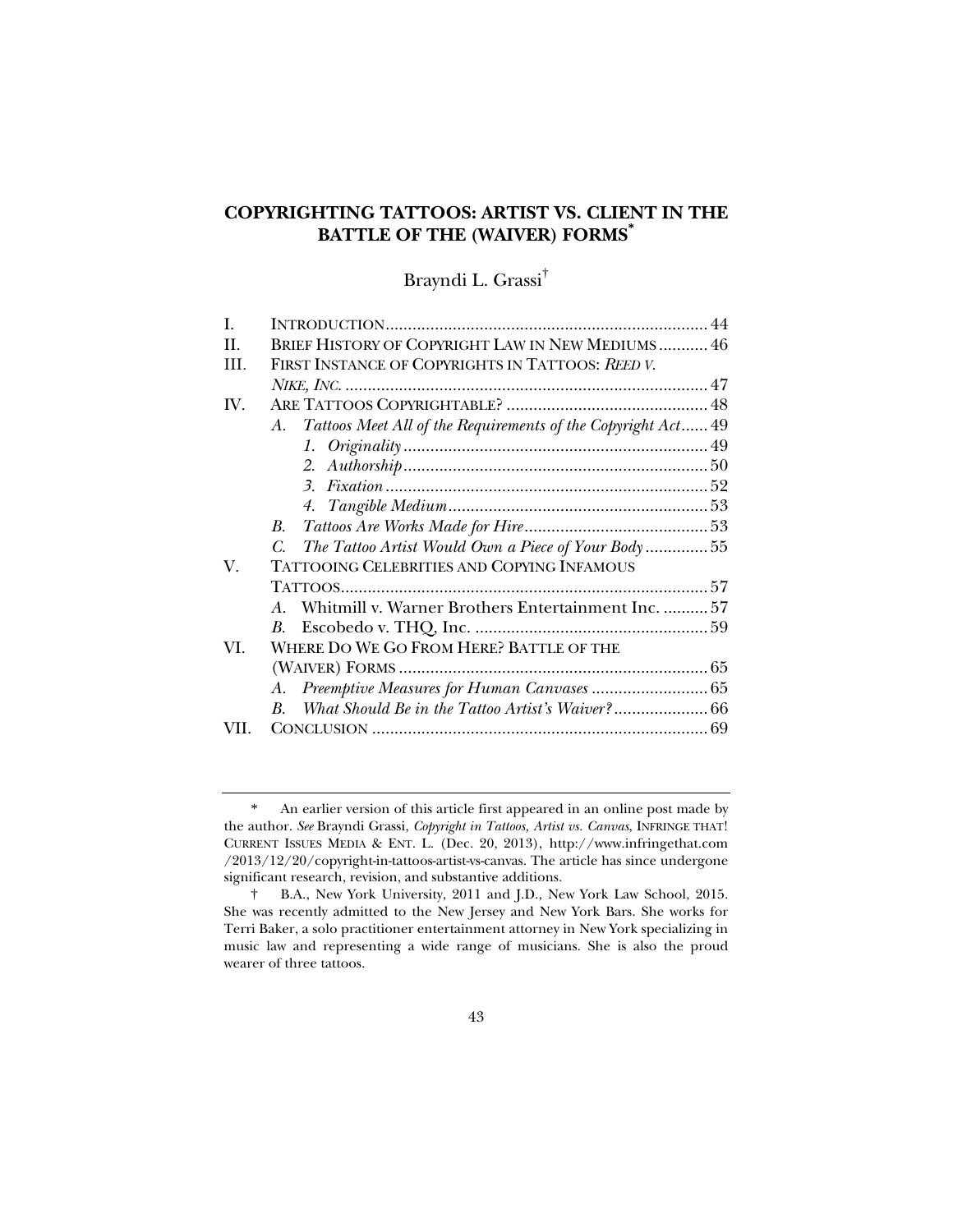#### I. INTRODUCTION

A few decades ago, a tattoo was something you got in one of three places: in jail, in the Navy, or as part of your initiation into a motorcycle gang.<sup>1</sup> Today, tattoos are something you get as a form of self-expression, on your eighteenth birthday, on a drunken whim, or on a reality television show hosted by Dave Navarro.<sup>2</sup> Tattoo culture has gone from being taboo to trendy and now everyone, and some people's mother, has one.<sup>3</sup>

Normally, the process of getting a tattoo is straightforward. You do some research and choose a shop near you that adheres to the basic standards of cleanliness. Then you either walk in or make an appointment with a tattoo artist to go over what you want and where, and you either sit for the tattoo right then and there, or you make an appointment to come back. If you are not a creative sort of person you can also choose a pre-drawn design from a "flash" book filled with well-known images the artist has done countless times before.<sup>4</sup> However, before the artist will put a drop of ink into your skin you have to sign a waiver, which usually includes a fair amount of legal jargon most people cannot understand. The waiver says that the human canvas understands the risks involved in getting a tattoo, the tattoo is permanent, and the human canvas releases the artist and their shop from liability for any side effects or complications arising from the tattoo.<sup>3</sup>

In the near future, these waivers could include additional provisions that state the artist retains the right to the copyright in the design of the tattoo. These changes, if implemented, will likely be the result of a recent increase in the exposure of the interaction between copyright law and tattoos, which started in the early 2000s and has been gaining exposure steadily since.<sup>6</sup> While there is no

 <sup>1.</sup> *See* Aaron Perzanowski, *Tattoos & IP Norms*, 98 MINN. L. REV. 511, 512 (2013).

 <sup>2.</sup> *Ink Master*, SPIKE, http://www.spike.com/shows/ink-master (last visited Feb. 8, 2016).

 <sup>3.</sup> Perzanowski, *supra* note 1, at 512.

 <sup>4.</sup> *See What Are Tattoo Flash?*, WISEGEEK, http://www.wisegeek.com/what-are -tattoo-flash.htm (last visited Feb. 8, 2016).

 <sup>5.</sup> *Tattoo Waiver and Release Form*, 727 TATTOO (Aug. 8, 2015), http:// 727tattoo.com/downloads/tattoo-release-form.pdf.

 <sup>6.</sup> *See, e.g.*, Stipulation of Dismissal with Prejudice, Reed v. Nike, Inc., No.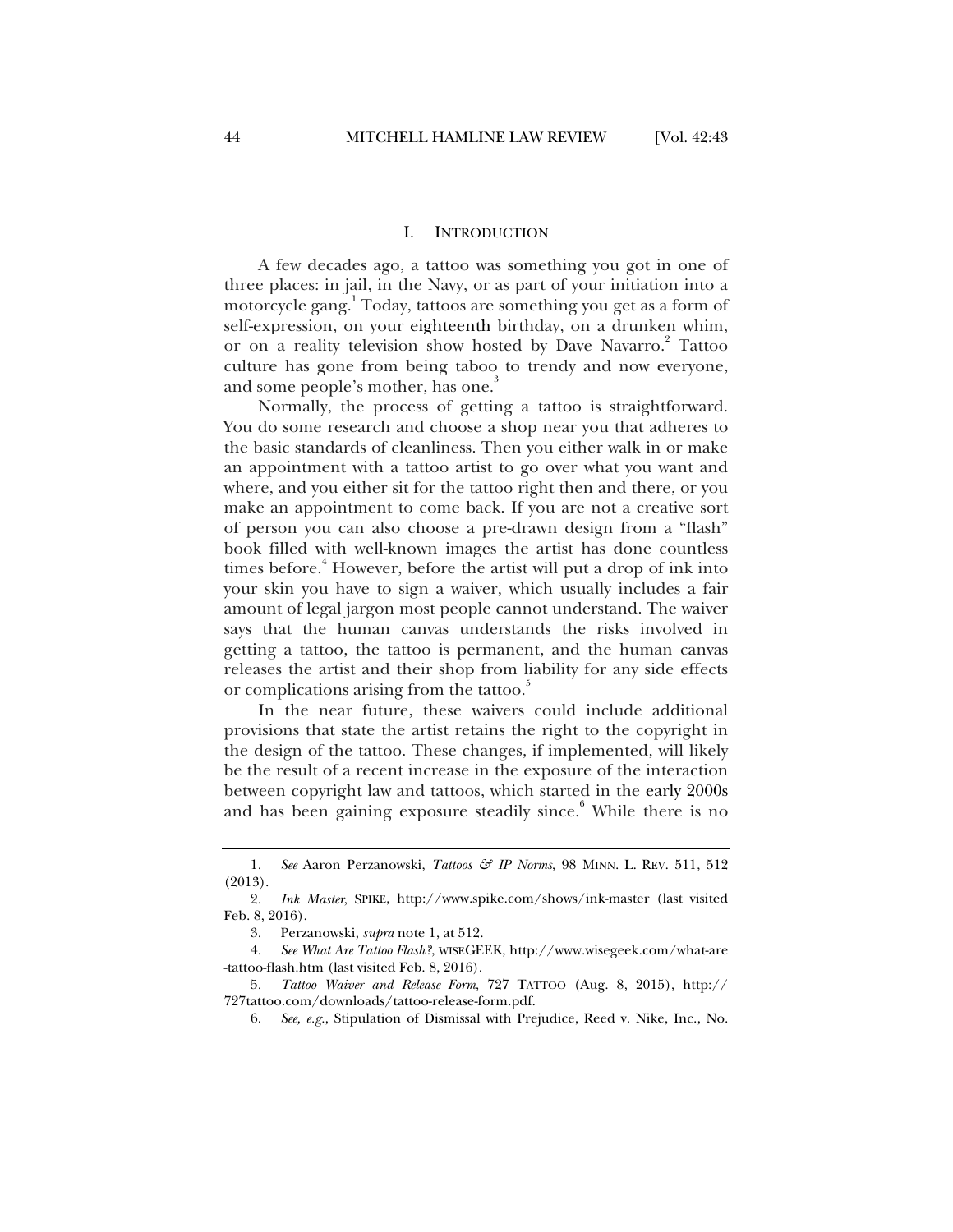definitive case law for tattoo artists to hang their hats on, there have been legal opinions that can pave the way for a new age in both copyright law and in the tattoo field.<sup>7</sup> This could make getting a tattoo a more cautious decision for some people, especially celebrities and athletes.

The main argument in most of the litigation surrounding tattoos is whether the tattoo design is copyrightable, and if so, what rights does the artist have in the tattoo if the waiver is silent and there was no separate agreement.<sup>8</sup> Many agree that the design itself is indeed copyrightable. However, murkiness arises in determining whether a tattoo can be considered a work made for hire, in which case the client would retain all the rights, and whether any public use of the tattoo could fall under the fair use defense.<sup>9</sup>

The problem of determining whether a tattoo is copyrightable is compounded by the fact that U.S. copyright law is already convoluted. It is difficult to determine rights and liabilities in cases involving a medium, such as a painting that is explicitly covered by the law, but it gets even more difficult when the medium is not explicitly covered and the canvas that the artist is working on is a living human being.

Whether or not tattoos are copyrightable or can expose celebrities to potential litigation, the exposure this issue is getting combined with the growing popularity of tattoos will certainly lead to a change in the process of getting a tattoo and signing the waiver. Smart artists will include a clause that grants them the copyright in perpetuity. Smart clients, especially celebrity clients, will bring their own waiver for the artist to sign, stating the tattoo is a work for hire and the client retains all the rights in the design. The next battle will be figuring out how to reconcile these forms to keep both the artist and the client happy.

<sup>05-</sup>CV-198 BR (D. Or. Oct. 19, 2005).

 <sup>7.</sup> *See generally* Timothy Bradley, *The Copyright Implications of Tattoos: Why Getting Inked Can Get You into Court*, 29 ENT. & SPORTS LAW. 26 (2011) (describing whether tattoos are copyrightable through an analysis of case history).

 <sup>8.</sup> *See* David M. Cummings, *Creative Expression and the Human Canvas: An Examination of Tattoos as a Copyrightable Art Form*, 2013 U. ILL. L. REV. 279, 280–81 (describing tattoo copyrights in relation to Whitmill's copyright claim for the tattoo on Mike Tyson's left eye as it was portrayed in the movie, *The Hangover Part II*).

 <sup>9.</sup> *See* 17 U.S.C. § 107 (2012).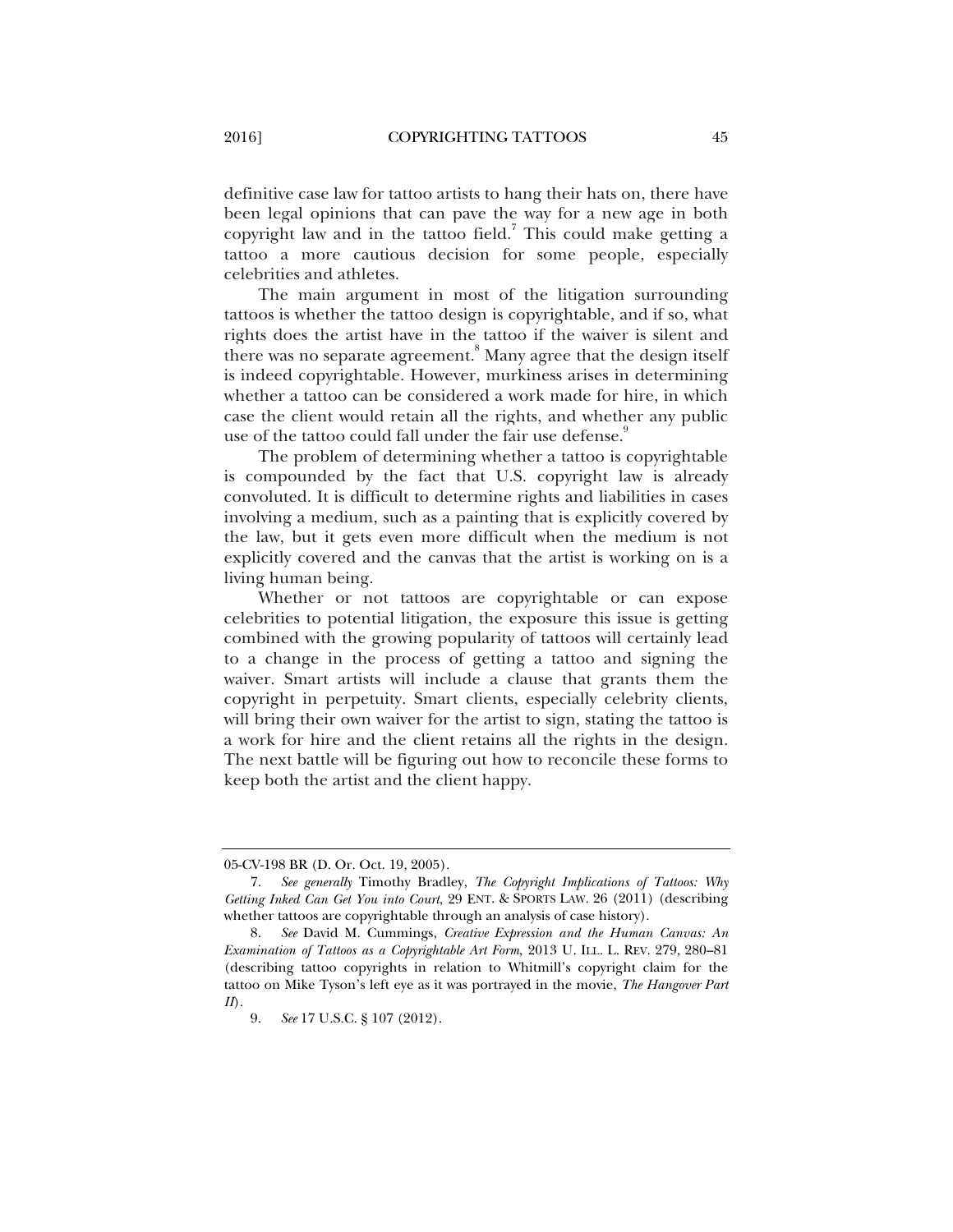#### II. BRIEF HISTORY OF COPYRIGHT LAW IN NEW MEDIUMS

U.S. copyright law was born when the Federal Constitution was ratified and included in Article I, Section 8, the clause that allowed Congress "[t]o promote the Progress of Science and useful Arts, by securing for limited Times to Authors and Inventors the exclusive Right to their respective Writings and Discoveries."<sup>10</sup> When the first federal copyright law was codified in 1790, the only things that were protected under the law were books, maps, and charts.<sup>11</sup> Over the next 107 years, five different classes of works were added to the protected list of works, including prints, music, dramatic compositions, photographs, and works of  $art<sup>12</sup>$  In the 118 years after that, five more classes of protected works were added, including motion pictures, computer programs, architectural works, mask programs, and vessel hulls, the last of these new protected classes was added in 1998.<sup>13</sup>

Between when copyright law was codified in 1790 until 1998 when the last class of protected works was added, the theme was that, when a new technology emerged that did not fit into a preexisting category of protected works, the law was amended to add that class within a reasonable amount of time. For example, motion pictures were added as a protected class in  $1912<sup>14</sup>$ . The first establishment where motion pictures could be viewed for a price opened in New York in  $1894.<sup>15</sup>$  A mere eighteen years after the first public release of a motion picture, it was added as a protected work in the federal copyright law.<sup>16</sup> In terms of updating and changing the law, that is reasonably quick.

Tattoos are by no means a new invention, and even their popularity and prevalence in society has been growing steadily for decades. If the U.S. Copyright Office sticks to its trend of adding new mediums in a reasonable amount of time, then tattoos should

 <sup>10.</sup> U.S. CONST. art. I, § 8, cl. 8.

 <sup>11.</sup> *A Brief Introduction and History*, U.S. COPYRIGHT OFF., http://copyright.gov /circs/circ1a.html (last visited Feb. 8, 2016) [hereinafter *Copyright History*].

 <sup>12.</sup> *Id.* (identifying that music was "added to works protected against unauthorized printing and vending" in 1831; however, protection against unauthorized public use was not added until 1897).

 <sup>13.</sup> *Id.*

 <sup>14.</sup> *Id.*

 <sup>15.</sup> *Movie Timeline*, INFOPLEASE.COM, http://www.infoplease.com/ipea /A0150210.html (last visited Feb. 8, 2016).

<sup>16</sup>*. Copyright History*, *supra* note 11.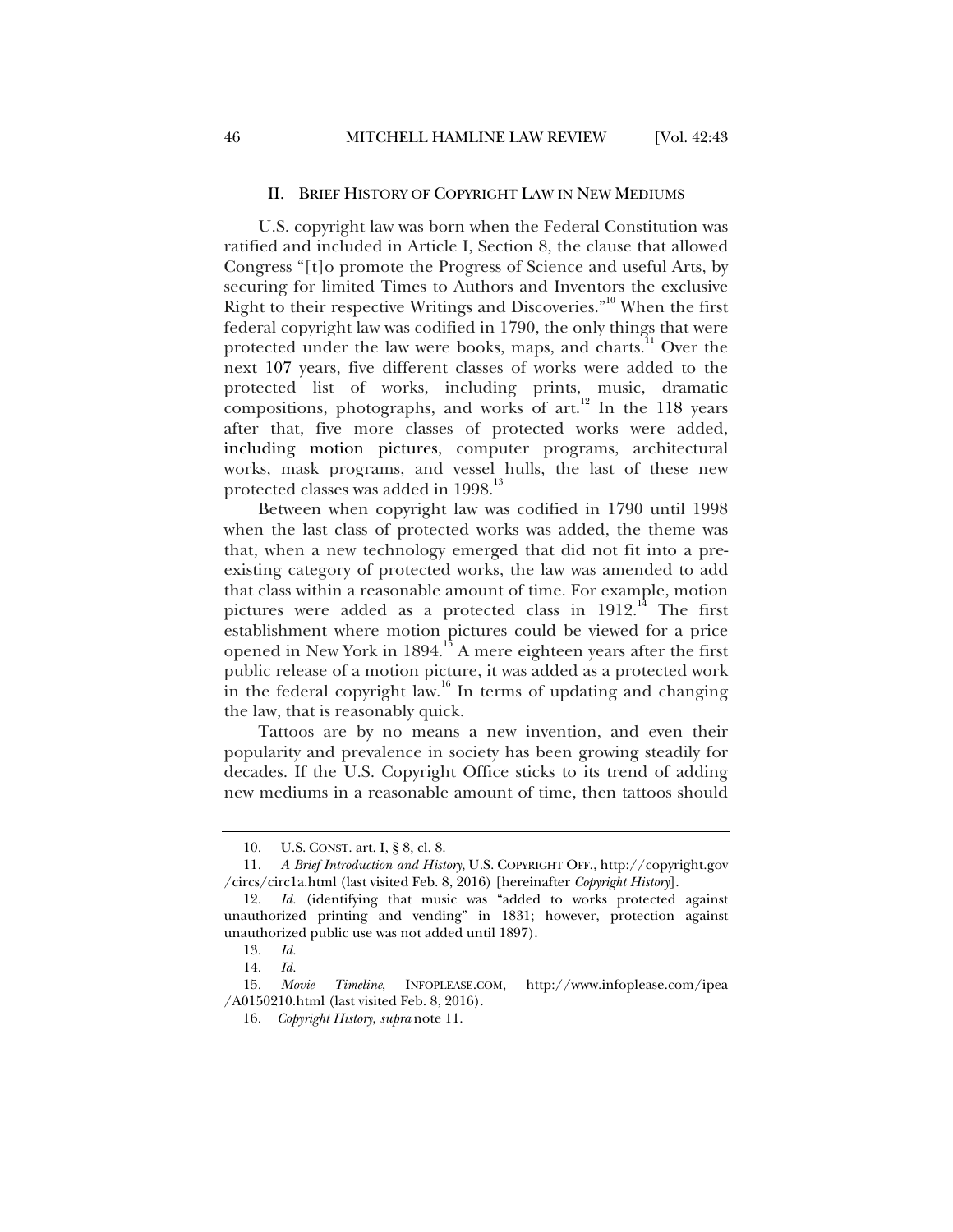be on Congress' radar as a medium that is both worthy and in need of protection. Even if the U.S. Copyright Office was waiting for litigation to arise before adding tattoos as a protected class, it has already been ten years since the first litigation arose involving a copyright in a tattoo. $\frac{17}{10}$ 

#### III. FIRST INSTANCE OF COPYRIGHTS IN TATTOOS: *REED V. NIKE, INC.*

The first instance of litigation over a copyright in a tattoo arose in 2005 when Detroit Pistons forward, Rasheed Wallace, appeared in a Nike commercial that showed a digital recreation of the Egyptian-style tattoo on his upper right arm, with his commentary explaining the significance of the tattoo.<sup>18</sup> Matthew Reed, the tattoo artist that designed and inked the Egyptian-style tattoo back in 1998, saw the commercial and immediately filed for copyright registrations in the design.<sup>19</sup> Reed then filed a lawsuit against Nike, Wallace, the ad agency, and Weiden and Kennedy who helped create the commercial. $^{20}$  In the complaint, Reed alleged that Nike infringed his copyright by digitally recreating the tattoo in the commercial, which was the equivalent of copying it. $^{21}$  Reed also named Wallace as a defendant individually and sued him on the basis of contributory infringement because he allowed Nike to use the tattoo, knowing that Reed was the "owner" of the tattoo  $design.<sup>22</sup>$ 

The case was dismissed, with both parties stipulating to the dismissal,<sup>23</sup> which presumably means that they settled out of court. This case is important because it marked the first time that a tattoo artist asserted his copyright in a tattoo design and presumably prevailed. The mere fact that the case likely settled shows that Nike and Wallace thought there was at least some merit to Reed's claim. The lack of any further litigation is the first inkling that there may

 <sup>17.</sup> *See infra* Part III.

 <sup>18.</sup> robjv1, *Rasheed Wallace NBA Finals Nike Commercial*, YOUTUBE (June 26, 2010), https://www.youtube.com/watch?v=RqmRu34PXrU.

 <sup>19.</sup> *See Public Catalog: Egyptian Family*, U.S. COPYRIGHT OFF., http:// cocatalog.loc.gov (search in search bar under registration number for "VA0001236392"; then follow "Egyptian Family" hyperlink under "Full Title").

 <sup>20.</sup> Christopher A. Harkins, *Tattoos and Copyright Infringement: Celebrities, Marketers, and Businesses Beware of the Ink*, 10 LEWIS & CLARK L. REV. 313, 316 (2006).

 <sup>21.</sup> *Id.*

 <sup>22.</sup> *Id.* at 317.

 <sup>23.</sup> Stipulation of Dismissal with Prejudice, *supra* note 6.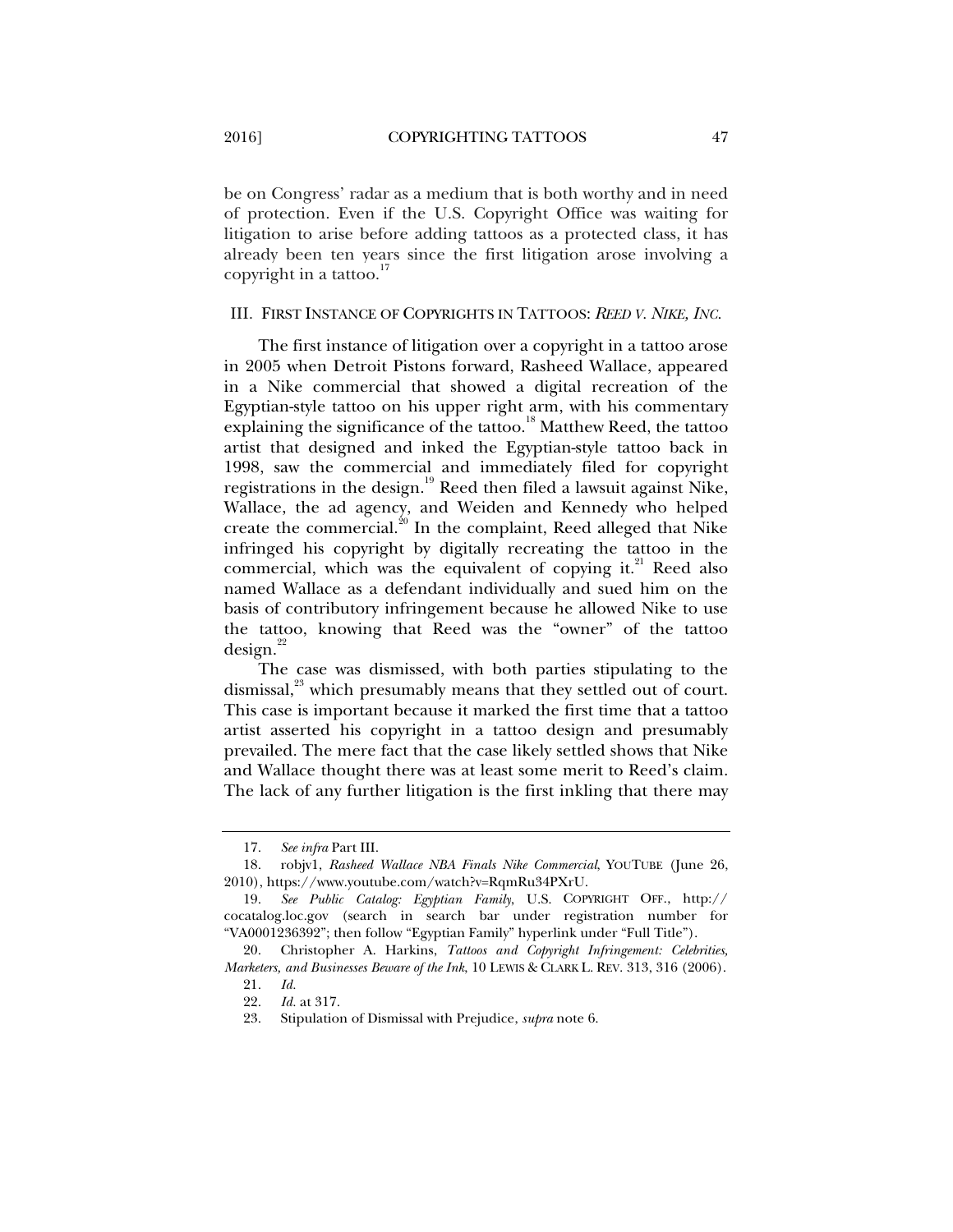be some basis for believing that there is a valid copyright in a tattoo design and any person that infringes that right can be held liable.

One thing about this case that Nike should have touched on more was that Reed acknowledged that he knew he would be getting exposure from Wallace's tattoo and even expected to benefit from it. $^{24}$  Reed only started having a problem when Nike featured the tattoo in a commercial. $^{25}$  Could Nike have argued that Reed assumed the risk of the tattoo being used? Reed's acknowledgment of the potential benefit the tattoo could bring him shows that he knew that Wallace was famous when he made the tattoo. Reed waited six years to register the copyright.<sup>26</sup> Reed should have taken preventive measures by having Wallace sign a waiver stating that Reed owned the design, and Reed should have registered the copyright when the tattoo was done.

Even though *Reed* did not give us the benefit of a judicial opinion, $27$  it sparked the idea that tattoos can be copyrighted. Since then, the issue has been written about and commented on by a number of legal scholars, blogs, and journalists.<sup>28</sup> The arguments on each side of the debate are important and well-founded in both copyright and constitutional law.

#### IV. ARE TATTOOS COPYRIGHTABLE?

A main question that *Reed* posed was whether or not Reed had a valid copyright in the tattoo design that was permanently fixed to Wallace's arm.<sup>29</sup> There was no definitive answer<sup>30</sup> and arguments for both sides have been established in the years since 2005, though we

 <sup>24.</sup> *See* Associated Press, *Artist Sues Wallace over Use of Tattoo*, ESPN (Feb. 16, 2005), http://sports.espn.go.com/espn/sportsbusiness/news/story?id=1992812.

 <sup>25.</sup> *See id.*

 <sup>26.</sup> Harkins, *supra* note 20, at 316.

 <sup>27.</sup> *See generally* Stipulation of Dismissal with Prejudice, *supra* note 6 (indicating the case was resolved by an agreement to dismiss).

 <sup>28.</sup> *See, e.g.*, Meredith Hatic, *Who Owns Your Body Art? The Copyright and Constitutional Implications of Tattoos*, 23 FORDHAM INTELL. PROP. MEDIA & ENT L.J. 396, 418–20 (2012); Yolanda M. King, *The Enforcement Challenges for Tattoo Copyrights*, 22 INTELL. PROP. L. 29, 32 (2014).

 <sup>29.</sup> Complaint Copyright Infringement Accounting at 4, Reed v. Nike, Inc., No. 05-CV-198 (D. Or. Feb. 10, 2005), 2005 WL 1182840.

 <sup>30.</sup> Stipulation of Dismissal with Prejudice, *supra* note 6 (indicating no definitive answer due to stipulation between parties).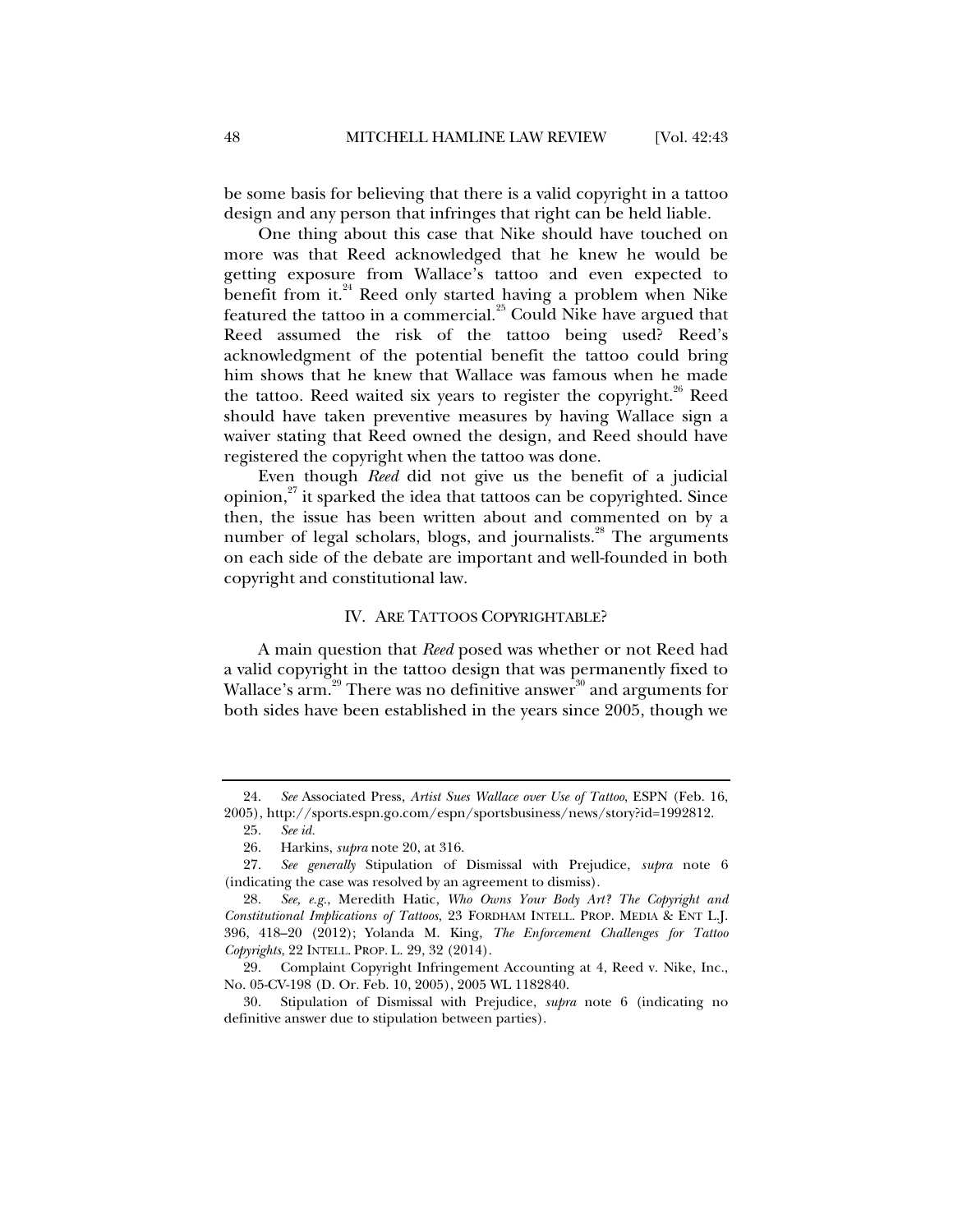are not much closer to a conclusive answer then we were ten years  $a\text{go.}^{31}$ 

The Copyright Act states that a valid copyright exists "in original works of authorship fixed in any tangible medium of expression."<sup>32</sup> Thus, to have a valid copyright your work must show four things: (1) that it is original, (2) that you are the author of the work, (3) that the work is fixed, and (4) that it is fixed in a tangible medium.<sup>33</sup>

With that definition in mind, let's examine the arguments for and against copyrighting a tattoo.

#### *A. Tattoos Meet All of the Requirements of the Copyright Act*

The biggest argument in support of copyright in tattoos is that a tattoo meets all of the requirements of the basic definition of a work that is copyrightable.<sup>34</sup>

#### *1. Originality*

The first requirement is that the work of authorship be original.<sup>35</sup> Traditionally, this is a very low bar and a work will be deemed original so long as it is not a verbatim copy of another work and it is not merely utilitarian.<sup>36</sup> The Supreme Court famously set forth in *Feist Publications, Inc. v. Rural Telephone Service Co.* that a compilation of facts may satisfy the originality requirement if the author made decisions as to arrangement and style.<sup> $37$ </sup> It is also well established that original drawings that are turned into physical works of art are also protected by copyright.<sup>38</sup> Applied to tattoos, an

 <sup>31.</sup> *See infra* Part IV.

 <sup>32. 17</sup> U.S.C. § 102(a) (2012).

 <sup>33.</sup> *See id.*

 <sup>34.</sup> *See* Yolanda M. King, *The Challenges "Facing" Copyright Protection for Tattoos*, 92 OR. L. REV. 129, 132 (2013); *see also* Daniel Freshman, *Virtual Reality Meets Body Ink*, COLUM. SCI. & TECH. L. REV. (Oct. 28, 2014), http://www.stlr.org/2014/10/28 /virtual-reality-meets-body-ink.

 <sup>35.</sup> *See* King, *supra* note 34, at 148.

 <sup>36.</sup> *See id.* at 149 n.167.

 <sup>37.</sup> Feist Publ'ns, Inc. v. Rural Tel. Serv. Co., 499 U.S. 340, 348 (1991) ("Thus, even a directory that contains absolutely no protectible written expression, only facts, meets the constitutional minimum for copyright protection if it features an original selection or arrangement.").

 <sup>38.</sup> *See, e.g.*, Rogers v. Koons, 960 F.2d 301, 307 (2d Cir. 1992).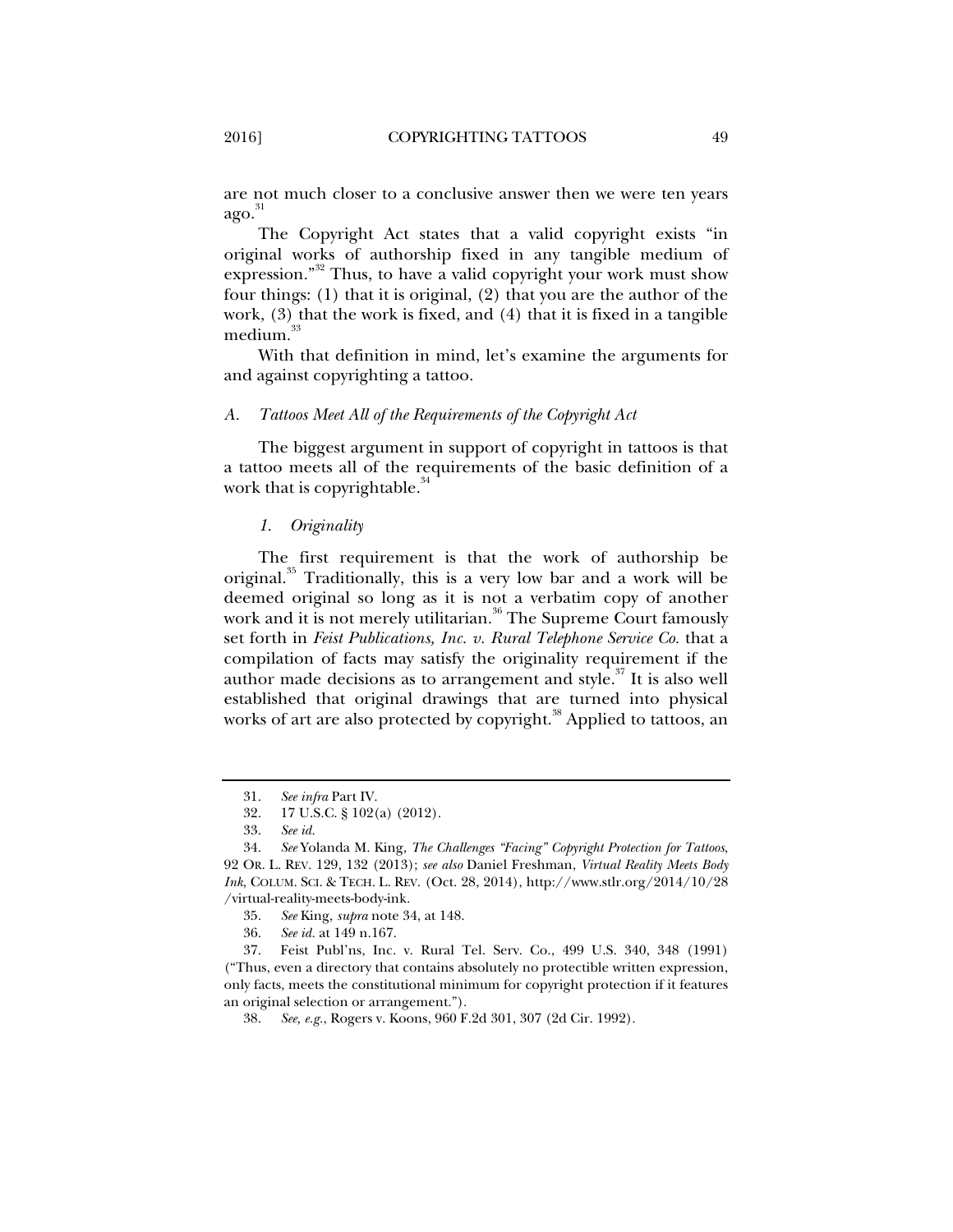original sketch that an artist draws more than meets the originality requirement.<sup>39</sup>

One may argue, however, that the book of flash drawings would not be original enough to enjoy copyright protection because they are well-known images that the artist may or may not have created. $40$  While it is true that flash book images may be well known (images such as a rose, skull and cross bones, a cross, or a dagger are common in the tattoo industry) they can still be deemed original if you apply the logic from *Feist*. Typically each tattoo artist will make slight changes to the standard flash drawing, including changing the color, shading, alignment, and placement of the tattoo on the body. $41$  All of these things can amount to changes in arrangement consistent with *Feist* thus satisfying the originality requirement.

#### *2. Authorship*

The second requirement for a valid copyright is that the person asserting the copyright must be the author of the work created.<sup> $42$ </sup> In tattoos, this requirement would be easy to establish if the artist created the design specifically for the client. If it was a common flash design, however, the artist would only have a copyright in the elements that he changed or added to the new design if he did not draw the original flash art.<sup>43</sup>

The authorship requirement runs afoul of the murky waters of copyright when the client maintains that he had a hand in the design of the tattoo. Many times, the relationship between the client and the artist is a collaborative one, with the client describing what he wants, what colors he wants, and where he wants the tattoo. The artist takes those ideas and put them into a design using his own artistic liberty to make the tattoo look good and fit with the shape of the body. In this case, who owns the copyright? Just the

 <sup>39.</sup> *See Feist Publ'ns*, 499 U.S. at 346.

 <sup>40.</sup> *See generally* Craig P. Bloom, *Hangover Effect: May I See Your Tattoo, Please,* 31 CARDOZO ARTS & ENT. L. J. 435, 438 (2013) (discussing the originality standard).

 <sup>41.</sup> *See What Are Tattoo Flash?*, *supra* note 4.

 <sup>42.</sup> *See* 17 U.S.C. § 102(a) (2012).

 <sup>43.</sup> *See Feist Publ'ns*, 499 U.S. at 348 ("The mere fact that a work is copyrighted does not mean that every element of the work may be protected. Originality remains the *sine qua non* of copyright; accordingly, copyright protection may extend only to those components of a work that are original to the author.").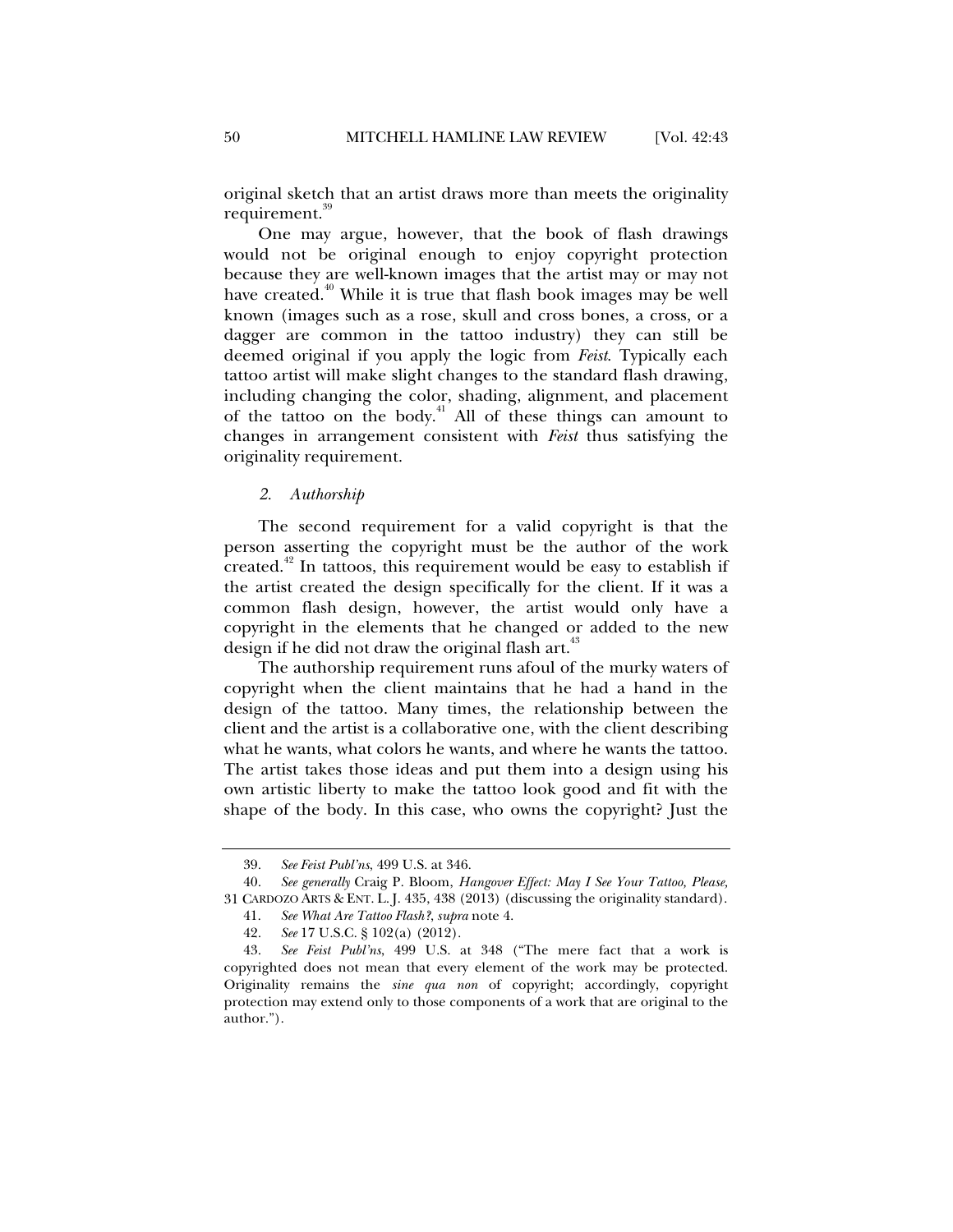artist because he drew it? Just the client because he thought of it? Or both? The answer is likely that they would have a co-ownership in the copyright as joint authors. The client cannot own the copyright on his own because ideas themselves are not copyrightable.44 However, the client could claim ownership in the design choices that he made, such as color, size, and arrangement. In order for the client to be considered a joint owner of the copyright, he has to be an author of the work and have the intention that each author's contribution be joined into inseparable parts of the finished work.<sup> $45$ </sup> The co-authors of a joint work enjoy an undivided interest in the entire copyright and can transfer or assign their interest.<sup>46</sup> Additionally, the copyright cannot be licensed without the consent of the other author, and both authors can bring a claim for infringement.<sup>47</sup> "However, a copyrightable contribution alone is insufficient to trigger joint authorship. To be afforded join authorship, both authors must either agree that the work was jointly created or the contribution

must be so substantial that the work would not be complete without the contribution."48 Under this approach, if the client only contributed suggestions to the color and arrangement, he likely would not be considered an author sufficient enough to be considered a co-author in the joint work. In order to reap the

48. *See* Aalmuhammed v. Lee, 202 F.3d 1227, 1232 (9th Cir. 2000).

We hold that authorship is required under the statutory definition of a joint work, and that authorship is not the same thing as making a valuable and copyrightable contribution. We recognize that a contributor of an expression may be deemed to be the "author" of that expression for purposes of determining whether it is independently copyrightable. The issue we deal with is a different and larger one: is the contributor an author of the joint work within the meaning of 17 U.S.C. § 101.

 <sup>44.</sup> *See* 17 U.S.C. § 102(b) ("In no case does copyright protection for an original work of authorship extend to any idea . . . regardless of the form in which it is described, explained, illustrated, or embodied in such work.").

 <sup>45.</sup> *See id.* § 101 ("A 'joint work' is a work prepared by two or more authors with the intention that their contributions be merged into inseparable or interdependent parts of a unitary whole.").

 <sup>46.</sup> *See* Bencich v. Hoffman, 84 F. Supp. 2d 1053, 1056 (D. Ariz. 2000) ("Coowners of a copyright are generally treated as tenants in common, with each coowner having an independent right to use or license the use of the work, subject to a duty of accounting to the other co-owners for any profits.").

 <sup>47.</sup> *See id.*; Hatic, *supra* note 28, at 404.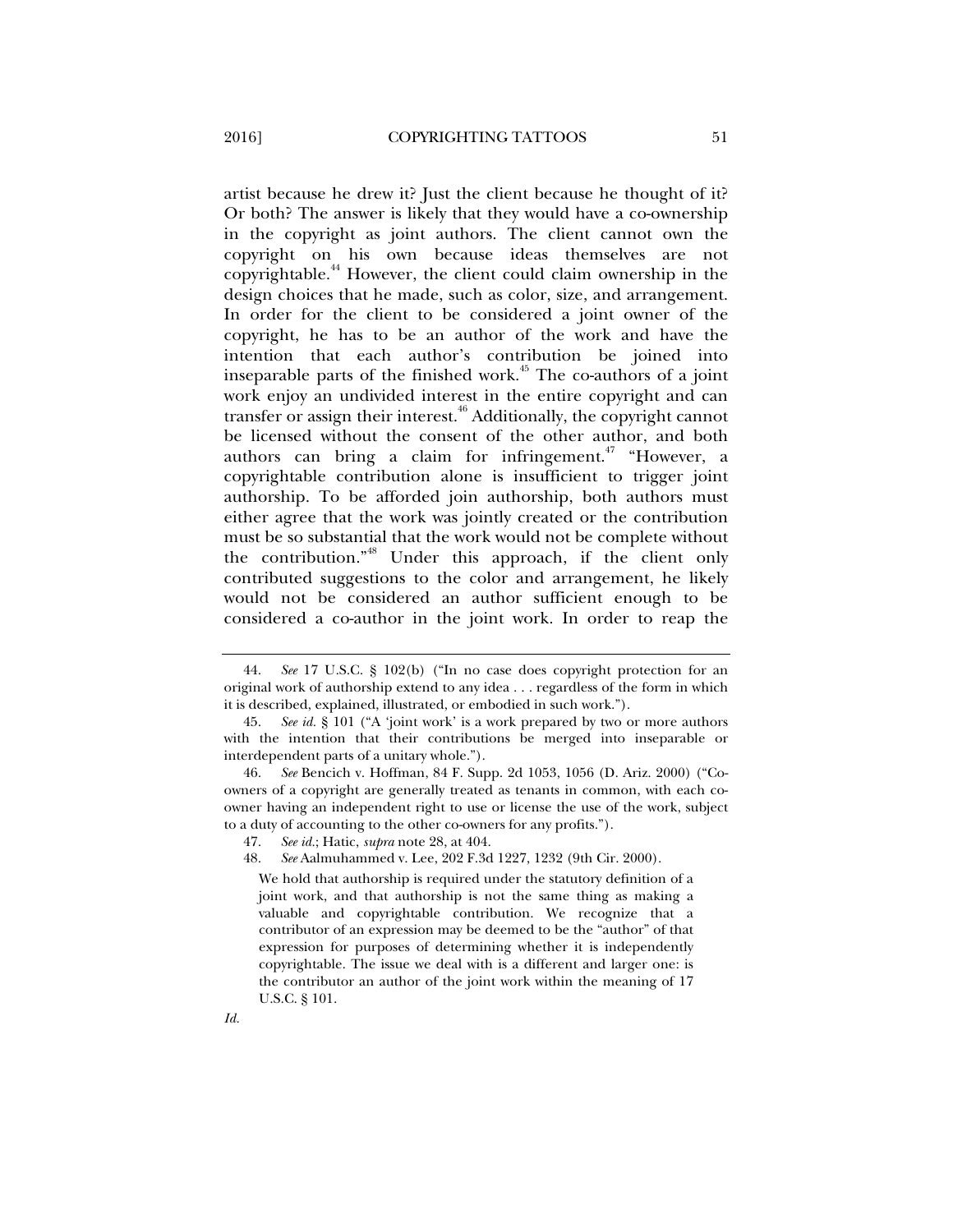benefits of joint authorship, the client would have to contribute things to the design of the tattoo significant enough that the design would not be possible without those suggestions.<sup> $49$ </sup> This would be easy to determine in something like a song, where the music and lyrics cannot easily exist without one another, but in the case of a tattoo, it can be harder to determine. Any tattoo artist can argue that he could have come up with the same design on his own, so any contribution the client would offer can be seen as insignificant. If the client's contribution was not significant enough to make him a co-author, then the tattoo artist would own the copyright in the design outright. On the other hand, if the client could show that he came in with a rough sketch for the tattoo artist to base the design off of, this could be enough to make the client an author in the sense of a joint authorship.

#### *3. Fixation*

The third requirement for a valid copyright is that the work be fixed.<sup>50</sup> A work is fixed if it is permanent enough to be perceived for a period of time longer than a transitory duration.<sup>51</sup> Transitory duration has to be more than a fleeting perception of the work.<sup>5</sup> For example, the Second Circuit has found that the transfer of television images over a DVR system in 1.2-second increments was fleeting enough and thus insufficiently fixed.<sup>53</sup> In the case of tattoos

 <sup>49.</sup> Hatic, *supra* note 28, at 430 ("Joint works require the intention of both parties to merge their separate copyrightable contributions into a single, unitary whole.").

 <sup>50.</sup> *See* 17 U.S.C. § 102(a).

 <sup>51.</sup> *See id.* § 101 ("A work is 'fixed' in a tangible medium of expression when its embodiment in a copy or phonorecord, by or under the authority of the author, is sufficiently permanent or stable to permit it to be perceived, reproduced, or otherwise communicated for a period of more than transitory duration.").

 <sup>52.</sup> *See id.* ("A work consisting of sounds, images, or both, that are being transmitted, is 'fixed' . . . if a fixation of the work is being made simultaneously with its transmission.").

 <sup>53.</sup> *See* Cartoon Network LP v. CSC Holdings, Inc., 536 F.3d 121, 130 (2d Cir. 2008).

Given that the data reside in no buffer for more than 1.2 seconds before being automatically overwritten, and in the absence of compelling arguments to the contrary, we believe that the copyrighted works here are not "embodied" in the buffers for a period of more than transitory duration, and are therefore not "fixed" in the buffers.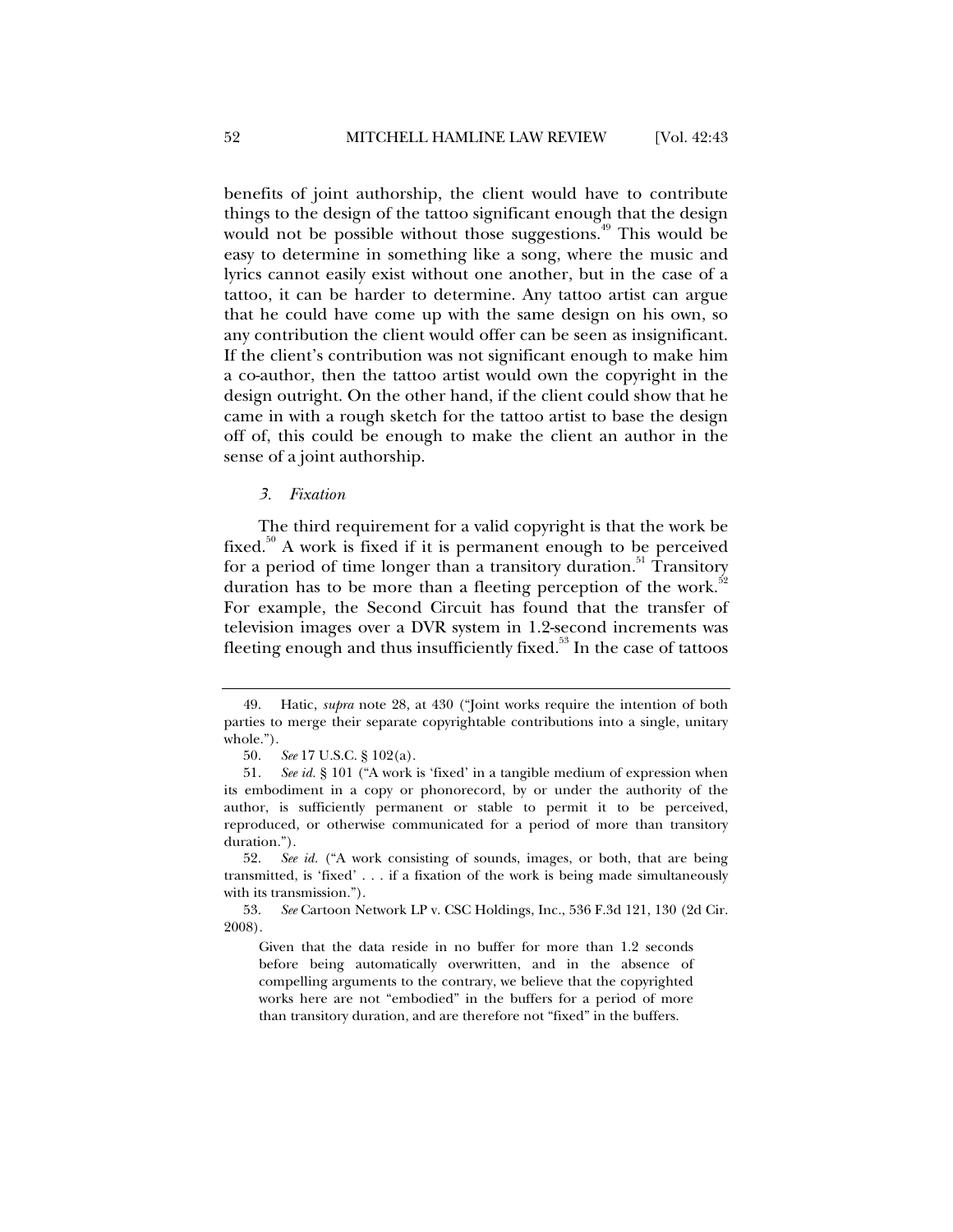though, as the waiver points out, they are permanent and essentially cannot exist for a period of transitory duration by their very nature.<sup>54</sup> The tattoo becomes a permanent fixture on the client's body and is perceptible until it is removed or fades.<sup>35</sup>

#### *4. Tangible Medium*

The final requirement for a valid copyright is that the work be "fixed in any tangible medium."56 Paper, canvas, CDs, DVDs and even MP3 files are all tangible mediums that are granted copyright protection. $57$  Similarly, the human body would be sufficiently tangible to meet this requirement.<sup>38</sup>

#### *B. Tattoos Are Works Made for Hire*

The main argument against tattoos being copyrightable by the artist is that they can be deemed works made for hire, and therefore, either the client or the artist's employer owns the copyright.<sup>39</sup> A work made for hire is a work that is created by an employee in the course of their employment or a work that is "commissioned" by a client who hires the independent contractor to perform the task, and the agreement is specified in a signed writing. $60$  If the tattoo artist was an employee of the shop that he

55. *See id.*

 59. *See* 17 U.S.C. § 201(b). "In the case of a work made for hire, the employer or other person for whom the work was prepared is considered the author . . . and, unless the parties have expressly agreed otherwise in a written instrument signed by them, owns all of the rights comprised in the copyright." *Id.*

60. *Id.* § 101.

A "work made for hire" is—(1) a work prepared by an employee within the scope of his or her employment; or (2) a work specially ordered or commissioned for use as a contribution to a collective work, as a part of a motion picture or other audiovisual work, as a translation, as a supplementary work, as a compilation, as an instructional text, as a test, as answer material for a test, or as an atlas, if the parties expressly agree in a written instrument signed by them that the work shall be considered a work made for hire.

*Id.*

 <sup>54.</sup> *See* King, *supra* note 34, at 154–55.

 <sup>56. 17</sup> U.S.C. § 102(a).

 <sup>57.</sup> *See id.*

 <sup>58.</sup> *See* Cummings, *supra* note 8, at 297 (describing the fixation requirement for tangible medium).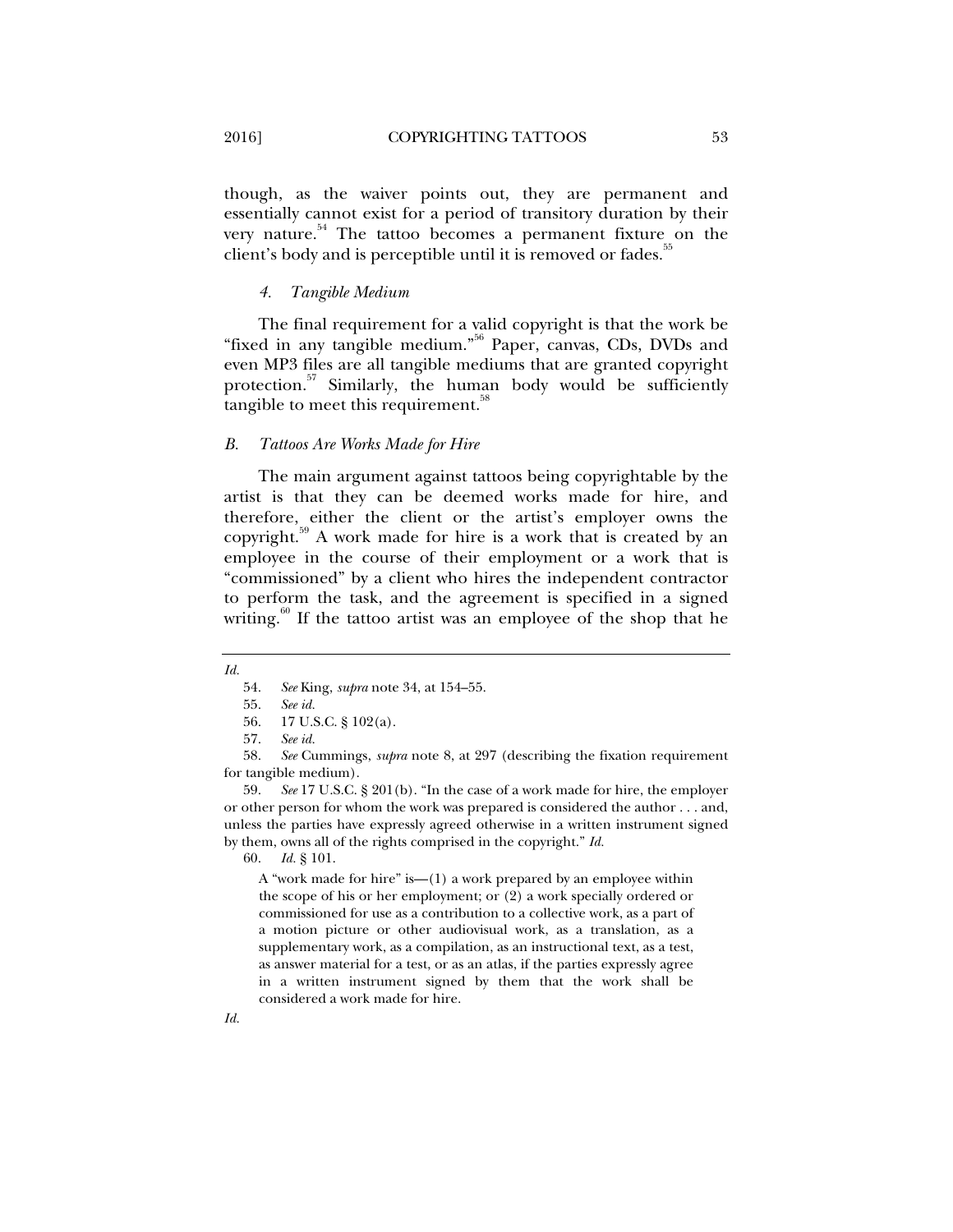worked in, he would likely have a contract that stated that any tattoos he made while employed by the shop would be works made for hire, and the shop would be the owner of such works and all the designs created while the artist was employed. In this case, the tattoo shop, not the artist, would own the copyright. In the case of infringement by the client or a third party, the plaintiff would just be the shop instead of the artist. This arrangement would not be very beneficial for the artist; however, if the shop owned the copyright in all of the designs the artist created and the artist was fired or left the shop, then he would not be able to use those same designs without the shop's permission, otherwise he would be committing infringement.

Important questions surrounding work made for hire are triggered when a client commissions a work from an artist.<sup>61</sup> The definition of this type of work made for hire states that the work must be used as a contribution to a collective work or a compilation and the agreement must be memorialized in a signed writing between the parties. $62$  Both of these requirements prove problematic in the realm of tattoos based on the nature of the business. $63$  First, if a client comes in and only wants to get one tattoo, which is typical, the artist can argue that the single tattoo is not part of a collective work or a compilation and would not therefore fall under the work for hire definition.<sup>64</sup> If however, the client already has a tattoo, the client can argue that the new one will contribute to the art they already have, which satisfies the work for hire definition.<sup>65</sup> This argument is subjective and based on the amount of previous tattoos, the location of all the tattoos, and whether or not there is a general theme among all of the tattoos.<sup>66</sup> Trying to determine whether the new tattoo will contribute to the art the client already has would be a matter left to the court, which would make it hard to establish a bright line rule for determining whether a work for hire exists. $\frac{6}{5}$ 

 <sup>61.</sup> *See id.*

 <sup>62.</sup> *Id.*

 <sup>63.</sup> Kyle Alan Ulscht, *Copyright Ownership and the Need for Implied Licenses in the Realm of Tattoos*, L. SCH. STUDENT SCHOLARSHIP (2014), http://scholarship.shu.edu /student\_scholarship/596/.

 <sup>64.</sup> *See* Hatic, *supra* note 28, at 404.

 <sup>65.</sup> *Id.*

 <sup>66.</sup> *See id.*

 <sup>67.</sup> *See generally* R. Brandon Rudyk & William R. Davie, *Body Modification: The*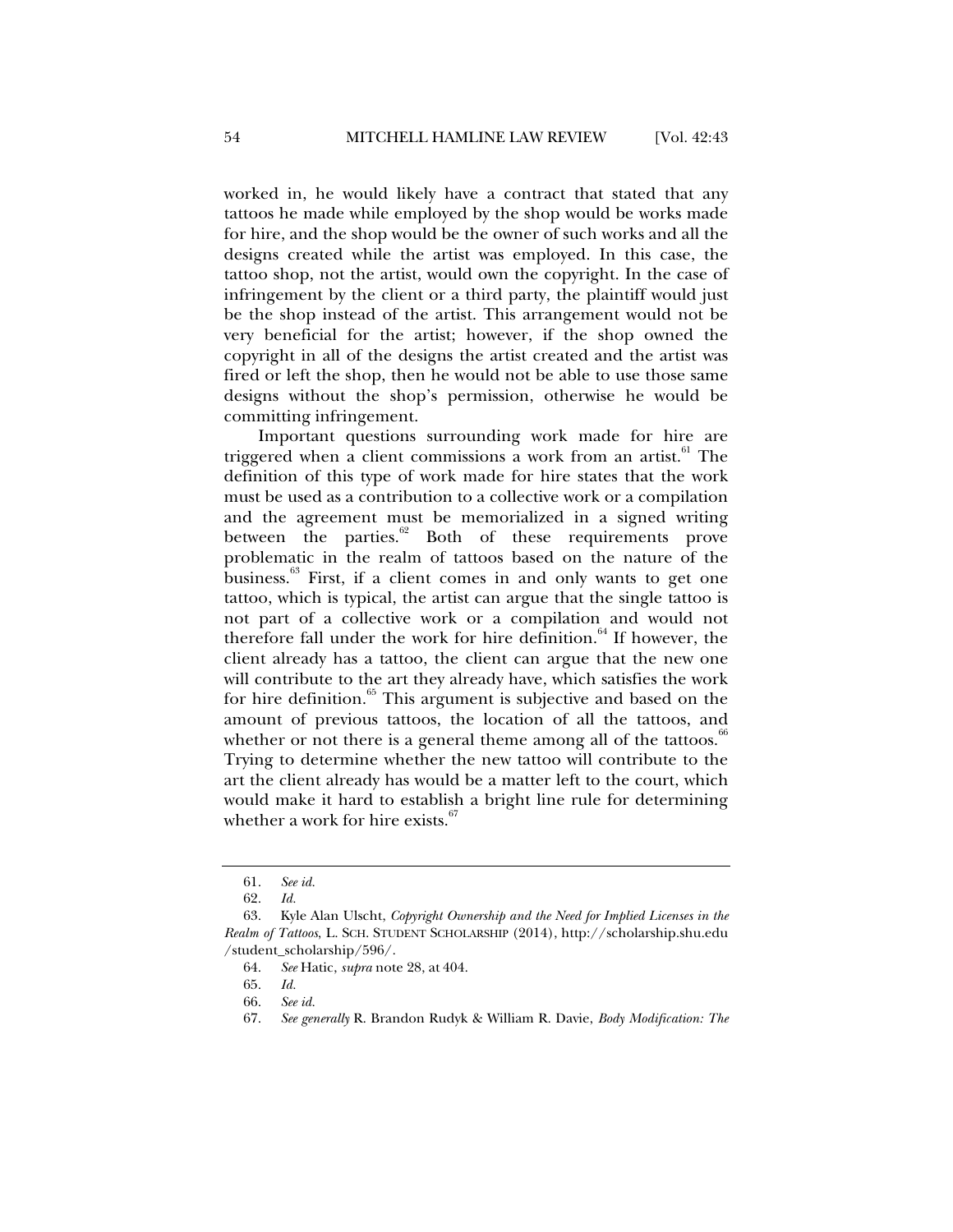The writing requirement from the second statutory definition of work for hire would prove problematic because the tattoo industry is not overly concerned with the paperwork-end of their business and many clients do not know, or have the forethought, to prepare a work for hire agreement before sitting for a tattoo.<sup>88</sup> Even if the client had the forethought to bring a work for hire agreement, she would likely have a hard time getting the artist to sign off on it, unless there was something that benefitted the artist as well. If the client were a celebrity, the artist could get free promotion from word-of-mouth recommendations that could entice them to sign the agreement, but for a non-famous person, there would be no reason for the artist to sign the work for hire.

#### *C. The Tattoo Artist Would Own a Piece of Your Body*

Another argument against allowing tattoos to be copyrighted is that the artist would own a piece of the client's body for the duration of the copyright, which, in the United States, is the life of the author, plus seventy years.<sup>69</sup> If the tattoo artist had a copyright in the tattoo on the client's body, then the tattoo artist could theoretically exercise his rights to alter the work or make a derivative work from it.<sup>70</sup> The artist could also distribute or exploit his copyright, $\alpha$ <sup>1</sup> which could affect the client's quality of life.<sup> $\alpha$ 2</sup>

In order to combat these legitimate fears, it could be helpful to consider copyright in tattoos the same way that music is copyrighted, with two separate copyrights that can have different authors.<sup>73</sup> In each song that is created, there is a copyright in the

*Case of Tattoo Copyright*, SW. EDUC. COUNCIL FOR JOURNALISM & MASS COMM., Fall 2014, at 1, 15.

 <sup>68.</sup> The author has experienced this through her personal interactions with the tattoo industry.

 <sup>69. 17</sup> U.S.C. § 302(a) (2012) ("Copyright in a work created on or after January 1, 1978, subsists from its creation and, except as provided by the following subsections, endures for a term consisting of the life of the author and 70 years after the author's death.").

 <sup>70.</sup> *Id.* § 106(2).

 <sup>71.</sup> *Id.* § 106(3).

 <sup>72.</sup> Bloom, *supra* note 40, at 439. "The result is *control by tattoo*, which some believe amounts to *involuntary servitude* or a form of ownership in the body of another." *Id.* (emphasis added).

 <sup>73.</sup> R. Anthony Reese, *Copyright and Internet Music Transmissions: Existing Law, Major Controversies, Possible Solutions*, 55 U. MIAMI L. REV. 237, 239 (2001) ("[A]ny single piece of recorded music usually embodies two separate copyrighted works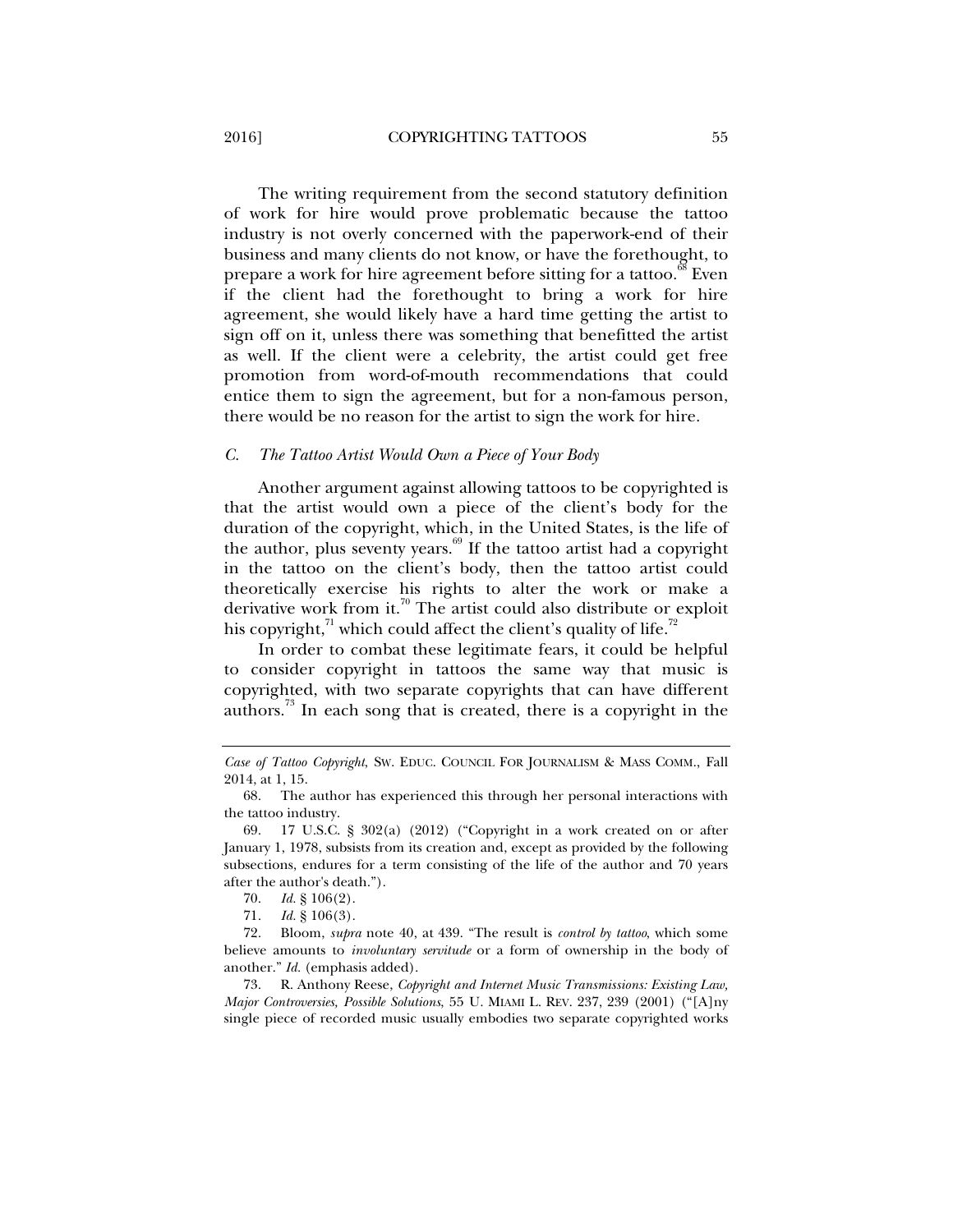music and lyrics (known as the musical composition) $\frac{1}{4}$  and a copyright in the sound recording (which includes the musician's recorded performance of the song).<sup>75</sup> Each of these copyrights is distinct from the other and can be defended separately. The copyrights each can, and usually do, have different combinations of authors.76 For example, if Taylor Swift did not write any of her own music or lyrics, she would have no authorship in the musical composition copyright, but would have an authorship in the sound recording copyright that protects her specific performance of the song. Thus, if someone else independently records the same music and lyrics in her own voice, Taylor Swift would not be a party to the infringement action since only the musical composition copyright is infringed. Additionally, the authors of the musical composition would theoretically have all of the exclusive rights afforded them by a copyright to record or distribute the music and lyrics without Taylor Swift's permission. These rights are usually limited by a written agreement, but would exist absent one.

In the case of tattoos, separate copyrights could be created in the design of the tattoo and the application of the design on the person's body. The design copyright would be similar to the musical composition copyright in that it could be copied by the artist, and the artist would have all of the exclusive rights in the design. In addition, the author would not need to worry about obtaining the client's permission when he or she wanted to exercise those rights. The artist could also defend the copyright in the design against infringement without involving the client. The copyright, in the application on the client's body, would be similar to the sound recording copyright in that there can be only one unique copyright for this one application and the client could share in a part of this copyright. In this case, infringement could only be pursued if the tattoo as applied on that specific client is what is being infringed instead of merely the design. Creating this

<sup>. . .</sup> and each right in each work may be owned by a different entity.").

 <sup>74.</sup> U.S. COPYRIGHT OFFICE, COPYRIGHT REGISTRATION FOR MUSICAL COMPOSITIONS 1 (2012), http://www.copyright.gov/circs/circ50.pdf.

 <sup>75.</sup> U.S. COPYRIGHT OFFICE, COPYRIGHT REGISTRATION FOR SOUND RECORDINGS 1 (2014), http://copyright.gov/circs/circ56.pdf ("Sound recordings are defined in the law as 'works that result from the fixation of a series of musical, spoken, or other sounds, but not including the sounds accompanying a motion picture or other audiovisual work.'").

 <sup>76.</sup> King, *supra* note 34, at 37.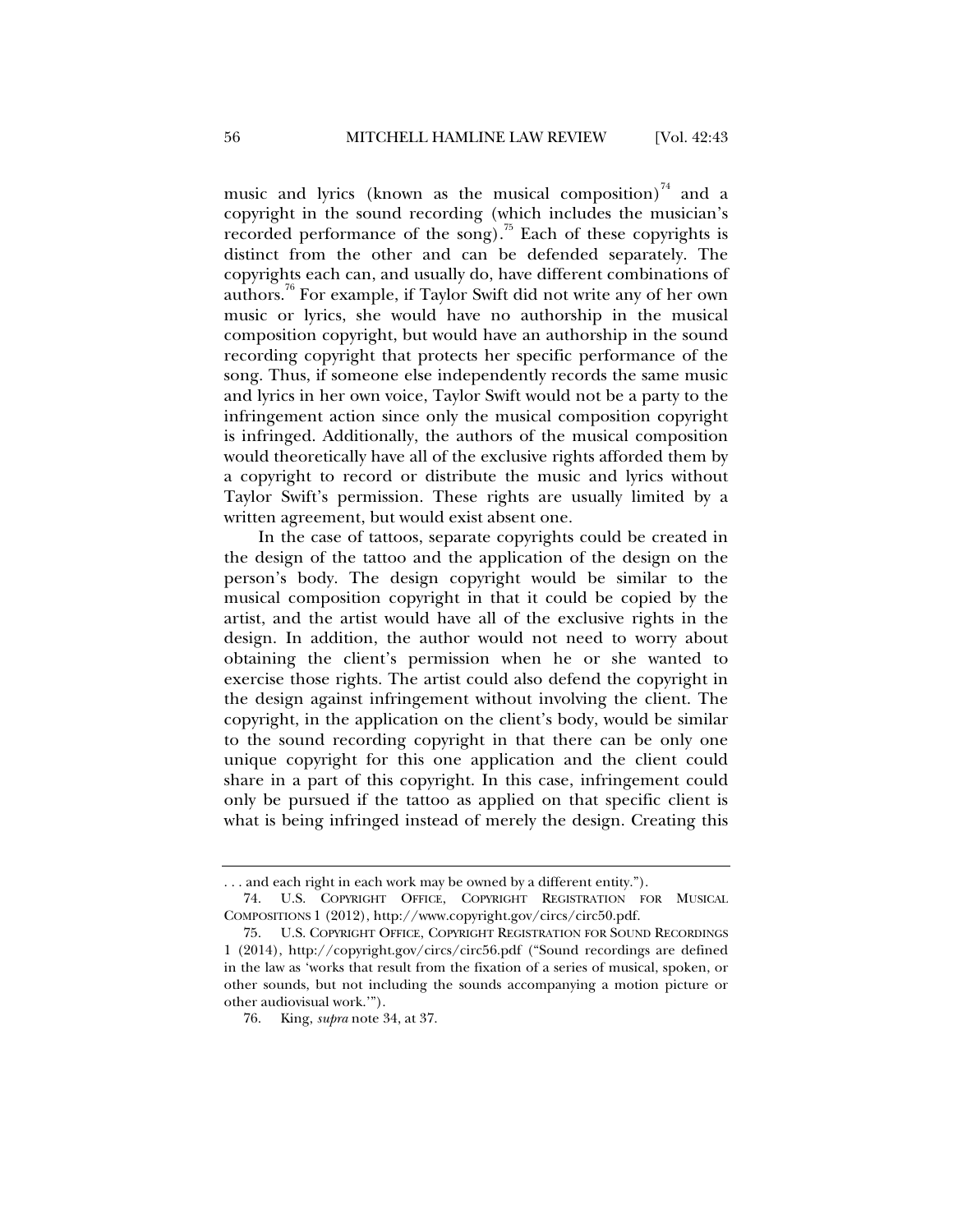dichotomy in tattoo copyrights would allow the artist the autonomy to protect his or her original designs, and it would give the client the autonomy to make decisions about his own body.

Overall, it would appear that tattoos do meet all the requirements to fall under the protection of U.S. copyright law. Accordingly, artists should be allowed to register and defend their designs against infringement. There are also innovative ways to protect both the client and the artist and their respective autonomy with respect to the artist's design and the client's body.

#### V. TATTOOING CELEBRITIES AND COPYING INFAMOUS TATTOOS

Since it appears that tattoos can indeed be protected by copyright law, this means that any infringement can be enforced in court. However, tattoo infringement cases are not likely to arise from the average Joe getting a tattoo and wearing it around, but the infringement cases will likely crop up, and have already, when famous people get tattoos and they are exploited in various ways. Two cases after *Reed v. Nike, Inc.* involving celebrities and athletes and their tattoos provide a good starting point for predicting where future lawsuits will go in this area.

#### *A.* Whitmill v. Warner Brothers Entertainment Inc.

The first case after *Reed v. Nike, Inc.* was filed in April 2011 by a Missouri tattoo artist, Victor Whitmill, after he noticed an almost exact replica of one of his tattoos gracing the promotional posters for *The Hangover Part II.<sup>77</sup>* Mr. Whitmill originally tattooed Mike Tyson's face in February 2003 with an original and distinctive tattoo.<sup>78</sup> Before Mr. Whitmill applied the tattoo, Mr. Tyson signed a release that stated that all of the artwork and drawings of the tattoo are the ownership of Mr. Whitmill, and that any photographs of the tattoo are his as well.<sup>79</sup> Warner Brothers was the company that produced and released the sequel to the wildly popular film *The* 

 <sup>77.</sup> Verified Complaint for Injunctive and Other Relief at 5, Whitmill v. Warner Bros. Entm't, Inc., No. 4:11-CV-752 (E.D. Mo. Apr. 28, 2011), 2011 WL 2038147.

 <sup>78.</sup> *Id.* at 2.

 <sup>79.</sup> *Id.* at 3. "Mr. Tyson signed a release form acknowledging 'that all artwork, sketches and drawings related to [his] tattoo and any photographs of [his] tattoo are property of Paradox-Studio of Dermagraphics.'" *Id.* (alteration in original).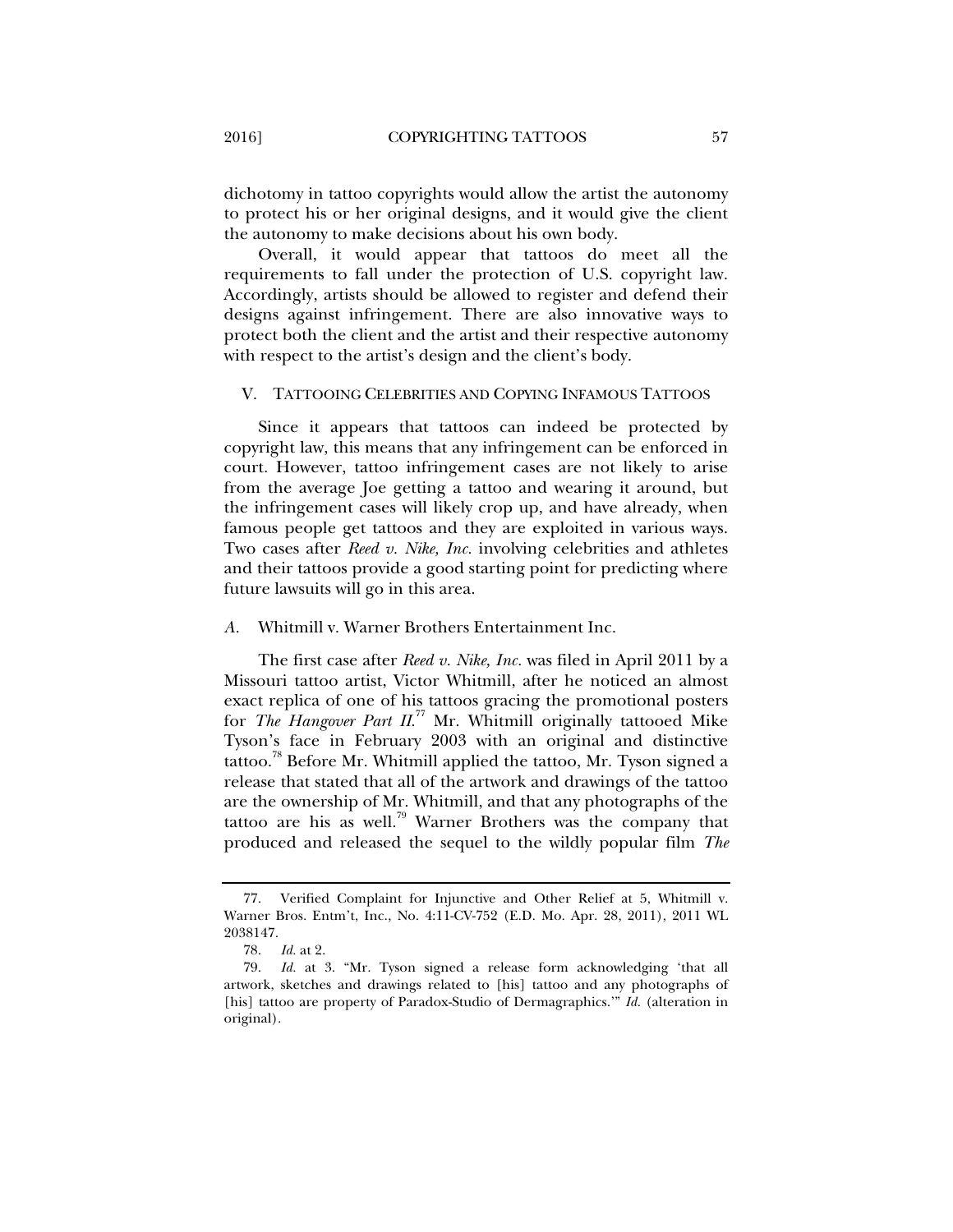*Hangover*. 80 In the sequel, *The Hangover Part II*, Ed Helms' character receives a tattoo that is a near exact replica of Mr. Tyson's face tattoo. The tattoo also appears in the promotional posters for the movie.<sup>81</sup> Before the movie was released, Mr. Whitmill brought suit against Warner Brothers to enjoin it from using the tattoo in any promotion and in the movie itself.<sup>82</sup> Mr. Whitmill claimed that Warner Brothers infringed his copyright on the tattoo design by copying the design and applying it to another's face—something that even Mr. Whitmill had not done after he tattooed Mr. Tyson.<sup>83</sup>

In the opening paragraph of his complaint, Mr. Whitmill acknowledged that this case has nothing to do with Mr. Tyson or his use of his own face and the tattoo.<sup>84</sup> All of the infringement allegations concerned the design of the tattoo and the artwork that Mr. Whitmill created.<sup>85</sup> Mr. Whitmill alleged that Warner Brothers copied his design almost exactly when it applied the same design and in the same location as one of its characters in the movie.<sup>86</sup> Mr. Whitmill supported his allegations by offering evidence of the validity of his copyright through a valid registration that he received from the U.S. Copyright Office on April 19, 2011.<sup>87</sup>

In his prayer for relief, Mr. Whitmill asked for a preliminary injunction to stop Warner Brothers from releasing the movie and using any more promotional material with the tattoo displayed, he also sought money damages for his injuries and the profits from Warner Brothers' unjust enrichment from the use of the tattoo.<sup>88</sup> The case was eventually settled and the movie was allowed to be released, but the judge who authorized the settlement offered an oral opinion about her thoughts on the validity of Mr. Whitmill's arguments.<sup>89</sup> The judge stated:

*Id.* at 1 (identifying Warner Brothers as a party in the infringement suit regarding Mr. Tyson's tattoo and the display in the movie *The Hangover Part II*).

 <sup>81.</sup> *Id.* at 5.

*Id.* at 3-4.

 <sup>83.</sup> *Id.* at 4, 7.

 <sup>84.</sup> *Id*. at 1.

 <sup>85.</sup> *Id*.

 <sup>86.</sup> *Id*. at 4.

 <sup>87.</sup> *Id.*

 <sup>88.</sup> *Id.* at 3–4.

 <sup>89.</sup> Noam Cohen, *Tattoo Artist Settles Tyson Dispute with 'Hangover 2'*, N.Y. TIMES: MEDIA DECODER (June 21, 2011, 2:18 PM), http://mediadecoder.blogs .nytimes.com/2011/06/21/tattoo-artist-settles-tyson-dispute-with-hangover-2  $/?$   $r=2$ .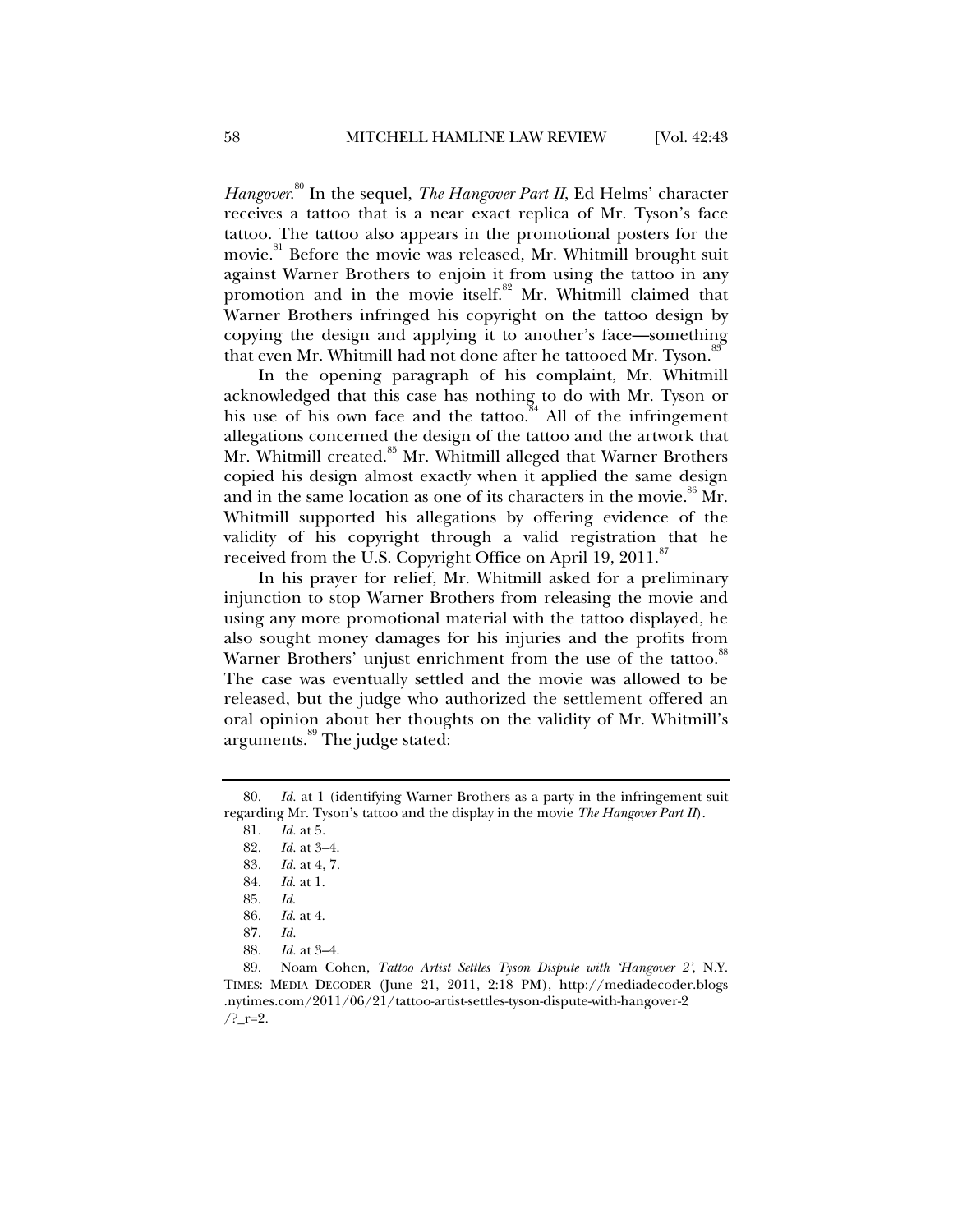Of course tattoos can be copyrighted. I don't think there is any reasonable dispute about that. They are not copyrighting Mr. Tyson's face, or restricting Mr. Tyson's use of his own face, as the defendant argues, or saying that someone who has a tattoo can't remove the tattoo or change it, but the tattoo itself and the design itself can be copyrighted, and I think it's entirely consistent with the copyright law.

This statement was the first time that any judge or other official has explicitly stated that he or she believes tattoos to be copyrightable and additionally acknowledged the difference between the design and the application of the tattoo.<sup>91</sup>

This is a major step towards legitimizing tattoos as a copyrightable medium. It is also important that the judge acknowledged that the tattoo on Mr. Tyson's face is separate from the design. $92$  This dichotomy is important because it will determine what arguments will succeed in future cases and what arguments will not. It appears that both the judge and Mr. Whitmill agree that the application of the tattoo on human flesh cannot be later controlled by the artist.<sup>93</sup> That would give the artist some control over the client's life, which would be both absurd and not at all in line with traditional notions of justice.

When a case finally does get before a judge in the future, this judge's statements regarding Mr. Tyson's tattoo will help shape the opinion and lend a hand in determining the validity of the copyright and whether or not it had been infringed.

#### *B.* Escobedo v. THQ, Inc.

The second case was filed in November 2012 by Arizona tattoo artist Christopher Escobedo against THQ, Inc., the manufacturer of the video game *UFC Undisputed 3*, alleging that THQ copied Mr. Escobedo's tattoo design that he inked on mixed martial arts

 <sup>90.</sup> *Id.*

 <sup>91.</sup> Declaration of David Nimmer at 6, Whitmill v. Warner Bros. Entm't Inc., No. 4:11-CV-752 (E.D. Mo. May 20, 2011), http://www.docslide.us/documents /whitmill-v-warner-brothers-declaration-of-david-nimmer.html ("My review of published [court] decisions has uncovered no case that usefully explicates the issue.").

 <sup>92.</sup> Cohen, *supra* note 89.

 <sup>93.</sup> *See id.*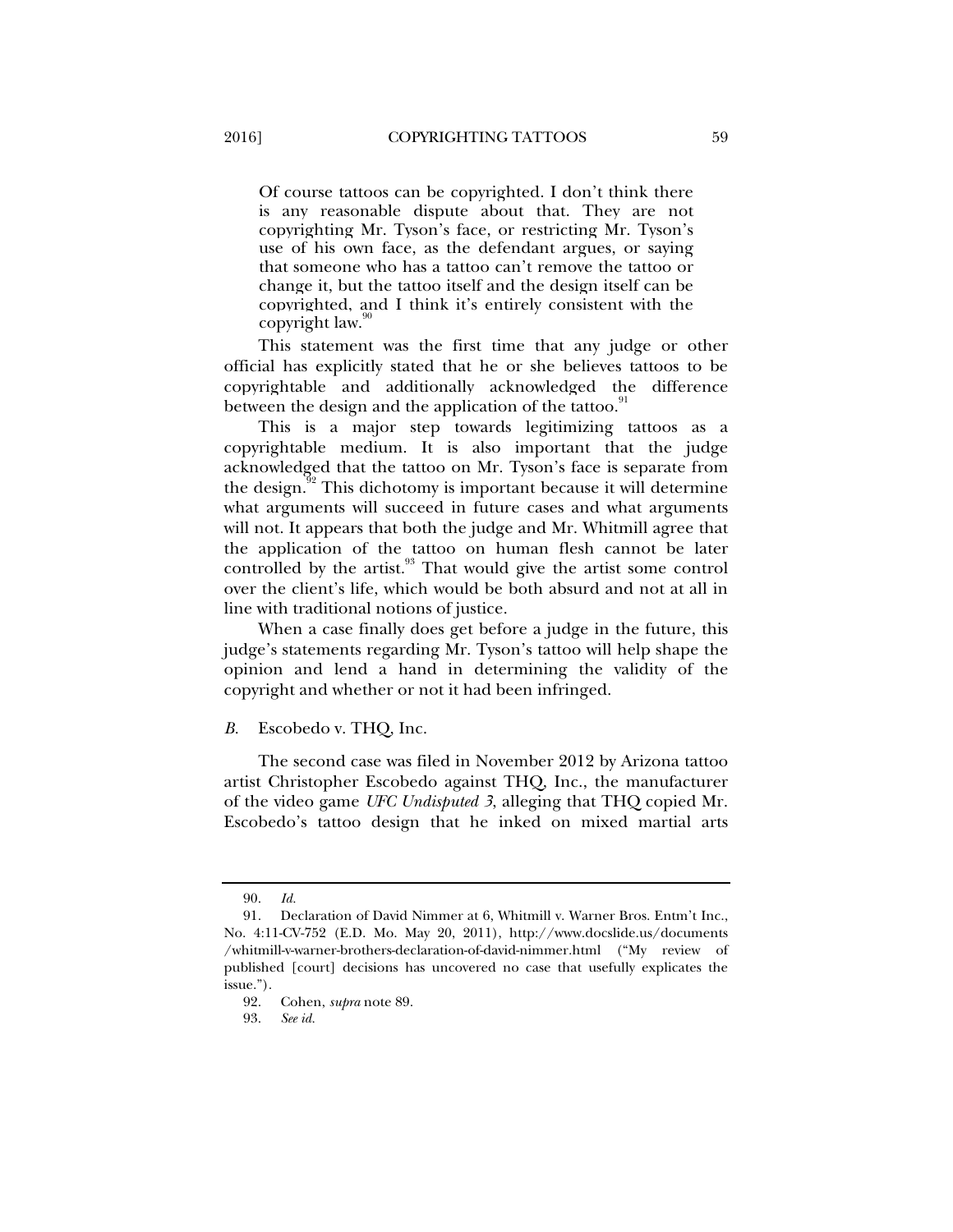fighter Carlos Condit back in July  $2009$ .<sup>94</sup> The tattoo, depicting the head of a lion, was tattooed onto Mr. Condit's ribs and Mr. Escobedo claimed that he was the sole creator and designer of the drawing and was the sole tattoo artist.<sup>95</sup> In May 2010, THQ released a video game titled, *UFC Undisputed 2010* and released a follow up game in February 2012 titled, UFC Undisputed 3.<sup>96</sup> Mr. Condit appears as a character in both games and throughout the various rounds of play, he is shirtless and the lion tattoo on his ribs is visible and identifiable.

Mr. Escobedo claimed that THQ infringed his copyright by creating a copy of the tattoo for use in the game and he claimed that Mr. Condit infringed his copyright by allowing the tattoo to appear in the game without Mr. Escobedo's permission.<sup>98</sup> Mr. Escobedo has a visual material copyright registration in the lion tattoo design that was registered on February 24, 2012, a mere ten days after the *UFC Undisputed 3* game was released, and almost three years after the tattoo was originally inked onto Mr. Condit.<sup>99</sup> Specifically, Mr. Escobedo claimed that his exclusive rights under 17 U.S.C § 106 dealing with direct copying, derivative works, distribution, and display were violated when the artists at THQ created a rendering of Mr. Condit for the game with an exact replica of the tattoo included.<sup>100</sup> In his request for relief, Mr. Escobedo asked the court to grant him an accounting from THQ for the period covering all of their infringing activity, actual damages and lost profits from the infringing activity, and any other damages the court saw fit.<sup>101</sup> Mr. Escobedo originally sought \$4 million in damages,<sup>102</sup> but decreased the amount to  $\frac{$438,000}{4}$  after he consulted with a copyright expert, and a bankruptcy judge lowered his possible recovery to \$22,500, which was the amount that Mr. Condit was paid for appearing in the game.<sup>103</sup> The case was

 <sup>94.</sup> Complaint at 2, 6, Escobedo v. THQ, Inc., No. 2:12CV02470 (D. Ariz. Nov. 16, 2012), 2012 WL 5815742.

 <sup>95.</sup> *Id.* at 2.

 <sup>96.</sup> *Id.* at 3.

 <sup>97.</sup> *Id.* at 3–4.

 <sup>98.</sup> *Id.* at 2, 6.

 <sup>99.</sup> *Id.* at 2.

 <sup>100.</sup> *Id.* at 6.

 <sup>101.</sup> *Id.* at 2.

 <sup>102.</sup> Freshman, *supra* note 34.

 <sup>103.</sup> Matt Chiappardi, *Tattoo Artist Appeals Slashed IP Claim in THQ Bankruptcy*, LAW360.COM (Sept. 11, 2013, 10:13 PM), http://www.law360.com/articles/471802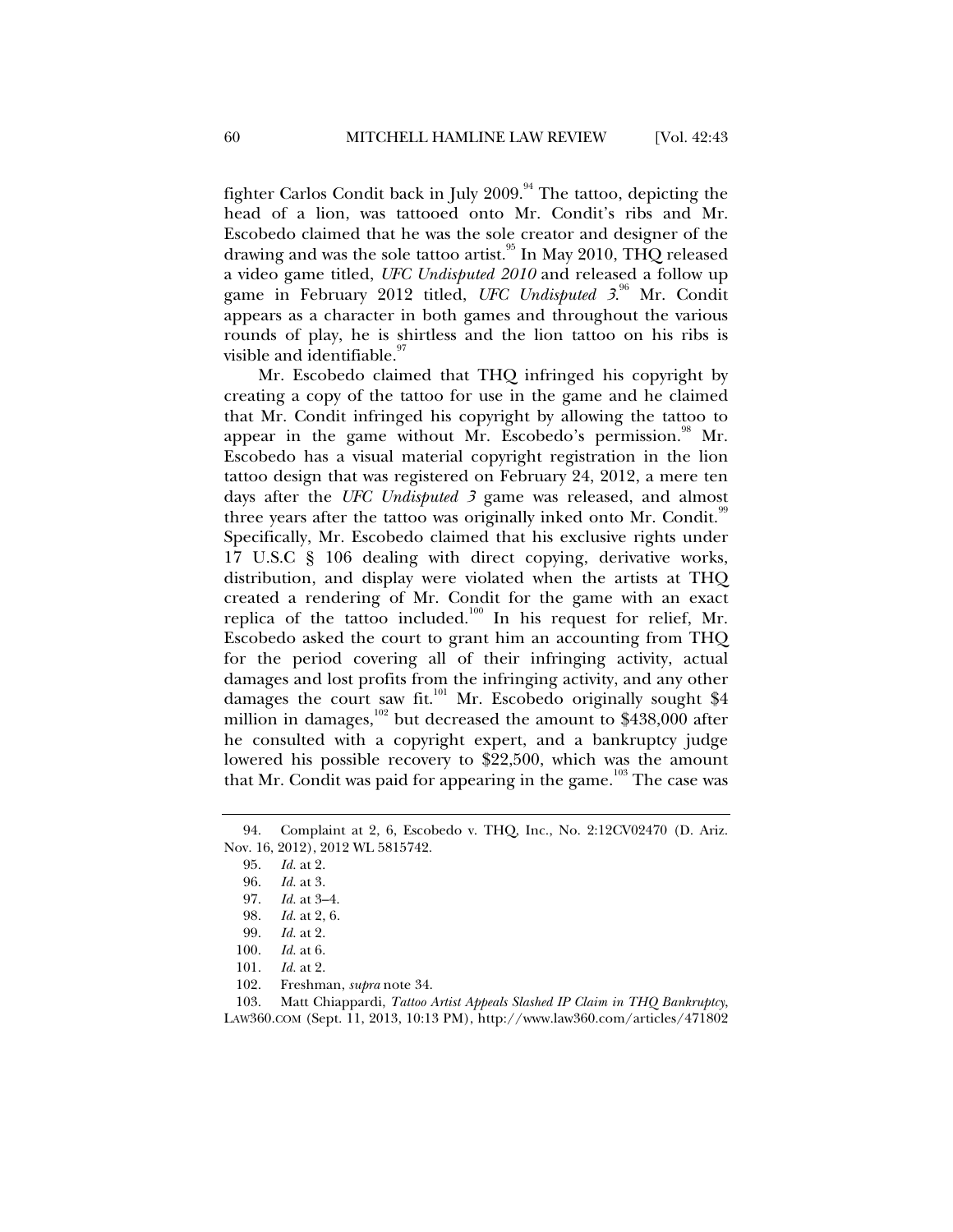eventually settled out of court for an unknown amount.<sup>104</sup> Although there was no opportunity for a judge to give an opinion on the copyrightability of the tattoo design, Mr. Escobedo's actions and arguments provide good insight into where similar cases could be heading.

Mr. Escobedo's actions in registering his copyright only after it had been infringed are suspect, pointing to the fact that he may not believe that his claim could have stood up without a registration. It is well established, that in a copyright infringement case, the first thing that the plaintiff must show is that they have a valid copyright in the object being infringed.<sup>105</sup> A copyright registration is not needed to prove the validity of the copyright, $106$ but it is prima facie evidence of a valid copyright<sup> $107$ </sup> since the U.S. Copyright Office has to approve all proper registrations.<sup>108</sup> Mr. Escobedo waited to register the copyright in his lion tattoo until it was being infringed and he needed to prove that it was valid.<sup>109</sup> This shows that he (or, more importantly, his lawyers) felt that without the registration he did not stand a good chance of convincing a judge that he had a valid copyright in the tattoo. While this may be a slightly shady tactic, it is a legitimate fear. No tattoo infringement case has gone before a judge, so without a registration the lawyers would need to convince a judge that the copyright was valid and as a case of first impression it would be quite the uphill battle.<sup>110</sup> On

In any judicial proceedings the certificate of a registration made before or within five years after first publication of the work shall constitute prima facie evidence of the validity of the copyright and of the facts stated in the certificate. The evidentiary weight to be accorded the certificate of a registration made thereafter shall be within the discretion of the court.

<sup>/</sup>tattoo-artist-appeals-slashed-ip-claim-in-thq-bankruptcy.

 <sup>104.</sup> Freshman, *supra* note 34.

 <sup>105. 3</sup> WILLIAM F. PATRY, PATRY ON COPYRIGHT § 9:4, Westlaw (database updated Sept. 2015).

 <sup>106.</sup> *See* Brooks-Ngwenya v. Indianapolis Pub. Sch., 564 F.3d 804, 806 (7th Cir. 2009) ("Compliance with the registration requirements . . . is not a condition of copyright protection . . . .").

 <sup>107. 17</sup> U.S.C. § 410(c) (2012).

*Id.*

 <sup>108.</sup> *Id.* § 410(a) ("[T]he Register shall register the claim and issue to the applicant a certificate of registration under the seal of the Copyright Office.").

 <sup>109.</sup> *See* Complaint, *supra* note 94, at 2.

 <sup>110.</sup> *See* Ira Boudway, *Hey, Pro Athletes: Your Tattoo Is Going to Get You Sued*, BLOOMBERG BUS. (Sept. 4, 2013), http://www.bloomberg.com/bw/articles/2013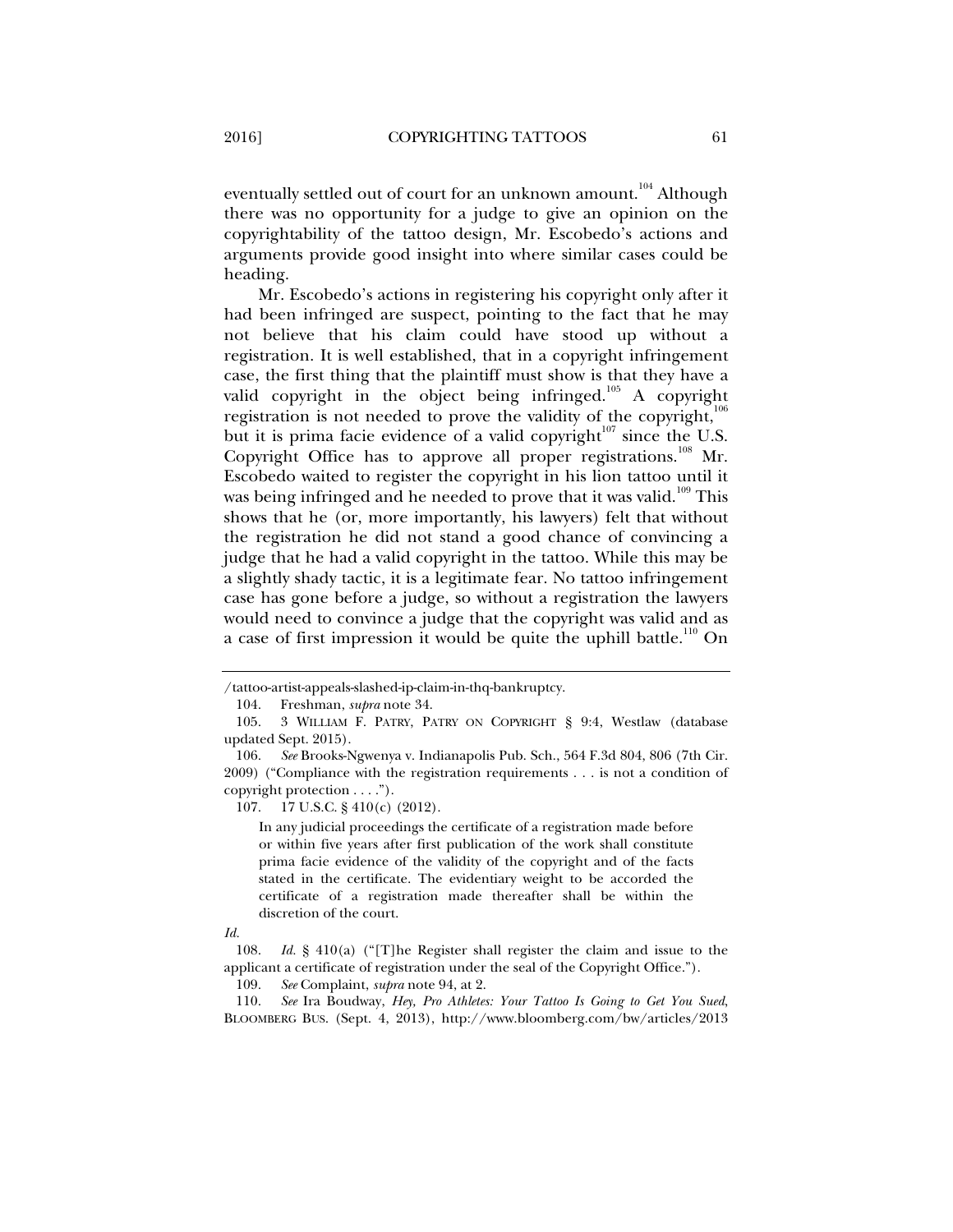the other hand, because Mr. Escobedo had a registration, the lawyers already had prima facie evidence that a valid copyright existed and therefore only had to prove the other elements of an infringement case.<sup>111</sup>

Another insightful consequence of this tactic is the fact that Mr. Escobedo was successful in obtaining a copyright registration in the first place. The visual materials registration number VAu001094747 was registered on February 24, 2012, and is titled "Lion tattoo."<sup>112</sup> The registration does not detail whether it covers merely the design or the application of the tattoo itself, or both, but the fact that the U.S. Copyright Office granted the registration showed that it believed that the tattoo was sufficient enough to meet the requirements for protection<sup>113</sup> and is a major step in the right direction.

Mr. Escobedo's arguments in the complaint show which types of infringing use claims are likely to be successful going forward and which are not. In the complaint, Mr. Escobedo specifically points out that he "impliedly licensed" the tattoo to Mr. Condit to display publicly.<sup>114</sup> With this sentence, Mr. Escobedo recognized that he cannot legitimately dictate what Mr. Condit does with his own body, a fear that many tattoo clients have if their artists retain the copyrights in the tattoos.<sup>115</sup> Mr. Escobedo also acknowledged that due to Mr. Condit's popularity, the tattoo would be displayed

 112. *Public Catalog: Lion Tattoo*, U.S. COPYRIGHT OFF., http://cocatalog.loc.gov (search in search bar under registration number for "VAu001094747").

113. *See* 17 U.S.C. § 410(a).

When, after examination, the Register of Copyrights determines that, in accordance with the provisions of this title, the material deposited constitutes copyrightable subject matter and that the other legal and formal requirements of this title have been met, the Register shall register the claim and issue to the applicant a certificate of registration under the seal of the Copyright Office.

*Id.*

<sup>-09-04/</sup>hey-pro-athletes-your-tattooed-arms-are-going-to-get-you-sued ("Defendants are leery of letting these claims get before a jury because the damages could be costly.").

 <sup>111.</sup> *See* 17 U.S.C. § 410(c) ("[R]egistration made before or within five years after first publication of the work shall constitute prima facie evidence of the validity of the copyright and of the facts stated in the certificate.").

 <sup>114.</sup> Complaint, *supra* note 94, at 6.

 <sup>115.</sup> *See, e.g.*, Bloom, *supra* note 40, at 439. "The result is *control by tattoo*, which some believe amounts to *involuntary servitude* or a form of ownership in the body of another." *Id.* (emphasis added).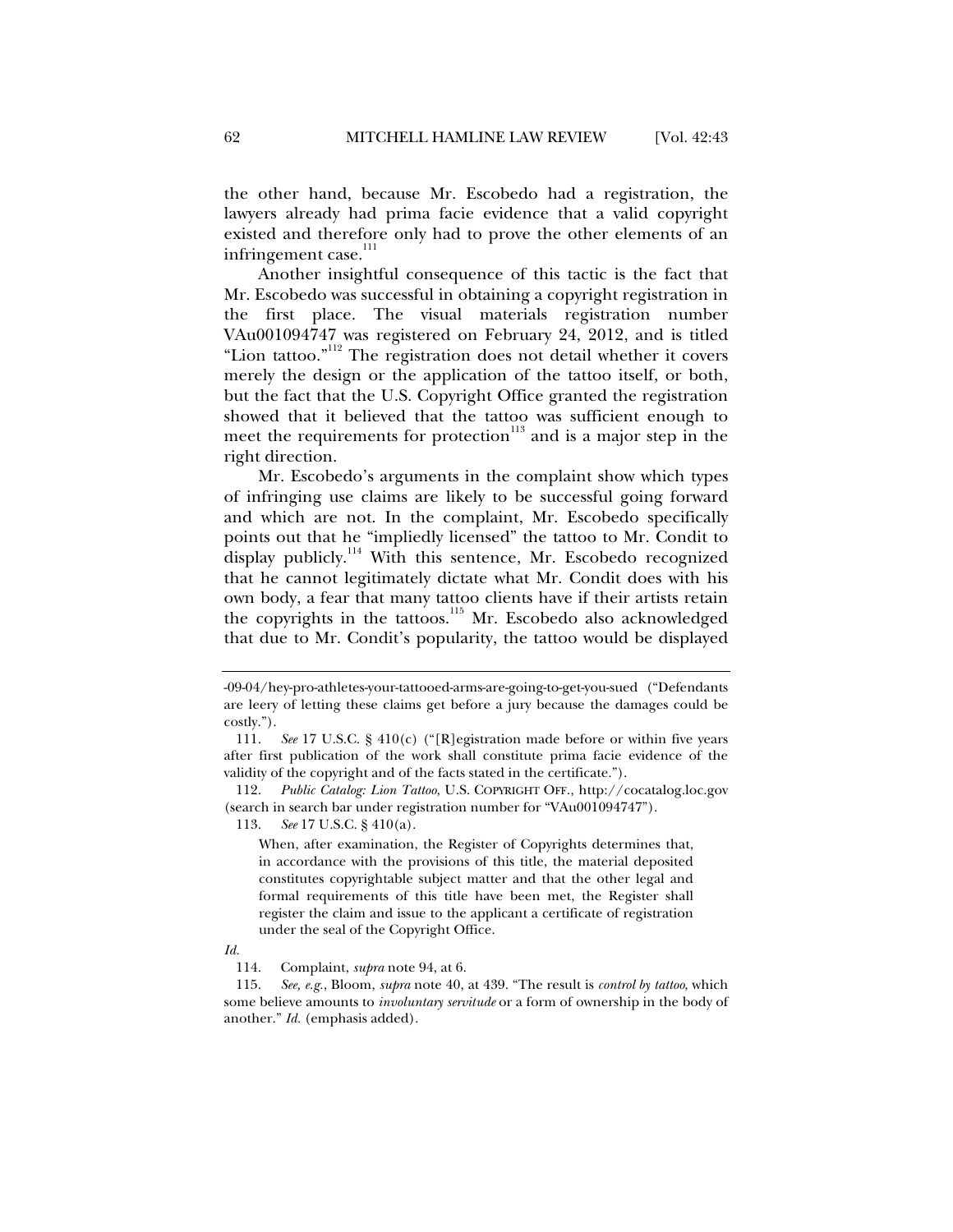publicly at UFC fights and other events.<sup>116</sup> This implied license argument is one that can be an ace in the pocket for clients having to defend the use of their own tattoo as it appears on their body. Normally, finding an implied license to use a copyrighted work is a difficult thing to prove, as the court pointed out in *Estate of Hevia v. Portrio Corp.*<sup>117</sup> The test for determining whether an implied license exists is a three prong one: "whether the licensee requested the work, whether the creator made and delivered that work, and whether the creator intended that the licensee would copy and make use of the work."<sup>118</sup> In the case of different forms of copyrighted work, like music or films, this test may be hard to prove,<sup>119</sup> but in the case of tattoos, all three prongs are inherent to the tattoo process.120 Each client requests the work, the tattoo artist makes and delivers that work by the very process of tattooing, and the artist intends for the client to make use of the work—otherwise, the artist would not have any business. The only aspect of the test that may be hard for a client to show is the third prong that says that the artist intended for the licensee to copy the work.<sup>121</sup> In the literal sense, it is almost impossible to show that an artist intends for the client to copy the tattoo and use the design elsewhere, but a crafty lawyer could argue that the client copies the tattoo every time that he or she is photographed or appears publicly with the tattoo on display. Any photograph of the tattoo is a copy,  $122$  and it would be absurd for an artist to suggest that a client cannot be photographed showing the tattoo, especially a famous client. This argument, combined with the easily satisfied first two prongs, shows

 <sup>116.</sup> Complaint, *supra* note 94, at 6.

 <sup>117. 602</sup> F.3d 34, 41 (1st Cir. 2010) (citing John G. Danielson, Inc. v. Winchester-Conant Props., Inc., 322 F.3d 26, 40 (1st Cir. 2003)) ("We do not mean to suggest that implied licenses are an everyday occurrence in copyright matters. The opposite is true: implied licenses are found only in narrow circumstances.").

 <sup>118.</sup> *Id.* (citing Nelson-Salabes, Inc. v. Morningside Dev., LLC, 284 F.3d 505, 514 (4th Cir. 2002)).

 <sup>119.</sup> *See* PATRY, *supra* note 105, § 5:131 ("As with any affirmative defense, the party asserting an implied license bears the burden . . . .").

 <sup>120.</sup> *See* Bradley, *supra* note 7, at 29.

 <sup>121.</sup> Wilchombe v. TeeVee Toons, Inc., 555 F.3d 949, 956 (11th Cir. 2009) ("[C]ourts should look at objective factors evidencing the party's intent.").

 <sup>122.</sup> *See* 17 U.S.C. § 101 (2012) ("'Copies' are material objects, other than phonorecords, in which a work is fixed by any method now known or later developed, and from which the work can be perceived, reproduced, or otherwise communicated, either directly or with the aid of a machine or device.").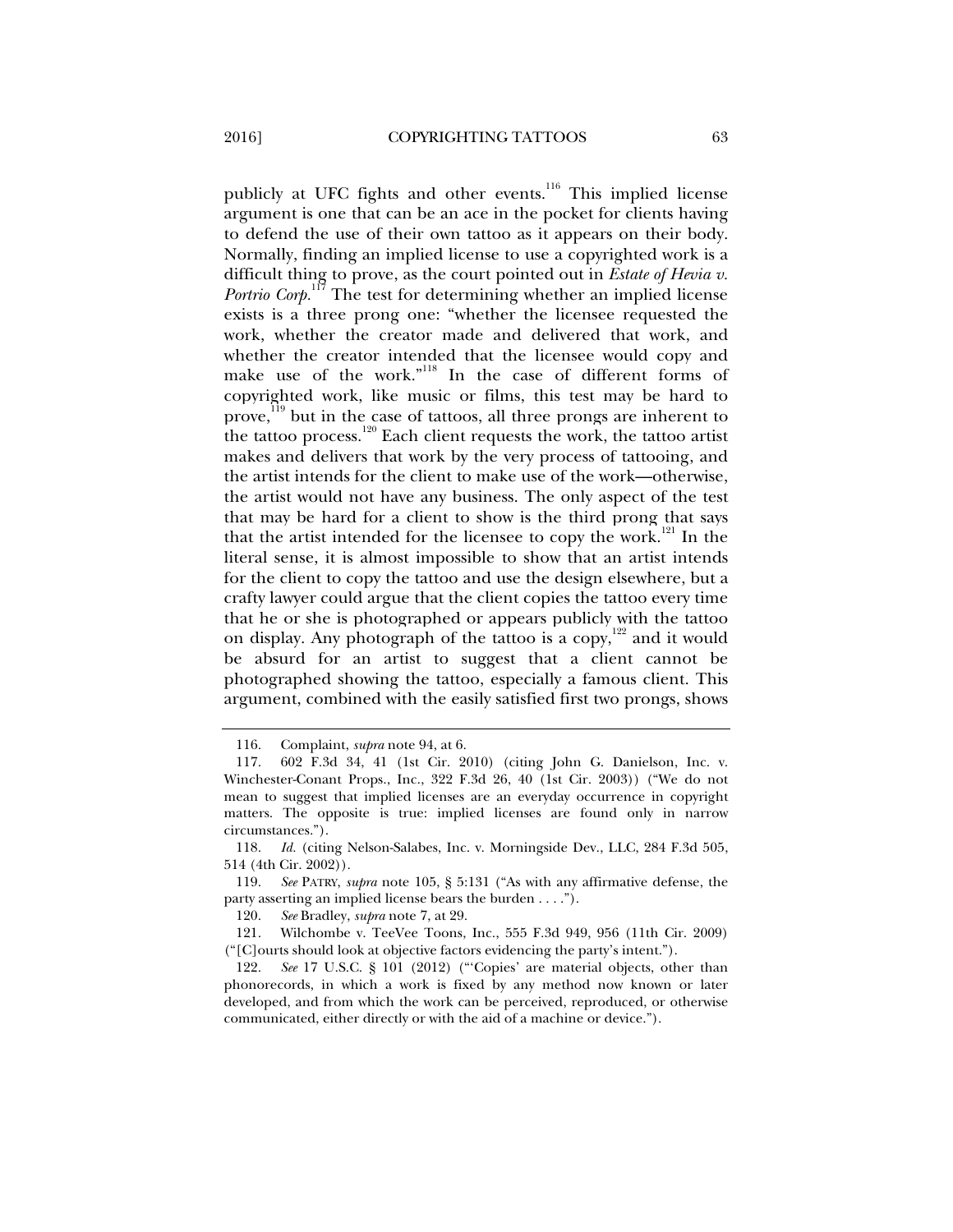that a client having to defend his use of his own tattoo can likely use this argument to defeat an infringement claim for use of the actual tattoo. Mr. Condit did not have to use this argument because Mr. Escobedo admitted that there was an implied license in the tattoo itself. $123$ 

The arguments Mr. Escobedo used to support his claim are all arguments that claim the design of the tattoo was infringed, not the tattoo on Mr. Condit's ribs.<sup>124</sup> Specifically, Mr. Escobedo claims that the THQ artist's digital representation of the tattoo was an infringing use in violation of his copyright in the design.<sup>125</sup> Making another copy of his design—separate from the tattoo itself—falls more squarely into the traditional realm of copyright infringement and would be easier for a judge to determine if the copyright was infringed.

The difference is important for the future of tattoo copyright infringement cases. Even though the *Escobedo* case settled, it gives some insight into what sorts of arguments plaintiffs should pursue and which ones they should avoid. Mr. Escobedo chose specifically to differentiate between the design and the tattoo, which shows that the two should be treated separately.<sup>126</sup> As stated above, there is likely an implied license in every tattoo, $\frac{127}{127}$  so any plaintiff would be unwise to try and argue there is not. Since the design is more similar to a traditional work of art, the usual arguments for an infringement case are more likely to be successful.

Even though the *Escobedo* case settled without an opportunity for a judge to weigh in, the case is helpful for future plaintiffs.<sup>128</sup> It illuminates what sorts of arguments are likely to be taken seriously and which would seem frivolous. Mr. Escobedo's registration of the copyright is also helpful in that it shows the U.S. Copyright Office considers tattoos a copyrightable material, which demonstrates prima facie evidence of the validity of the copyright.<sup>129</sup>

 <sup>123.</sup> Complaint, *supra* note 94, at 6.

 <sup>124.</sup> *See id.*

 <sup>125.</sup> *See id.*

 <sup>126.</sup> *See id.*

 <sup>127.</sup> *See supra* notes 17–20 and accompanying text (discussing implied licenses).

 <sup>128.</sup> *See* Status Hearing Minutes, Escobedo v. THQ, Inc., No. 2:12CV02470 (U.S. Dist. Ct. Ariz. Nov. 16, 2012) (explaining that neither the plaintiff nor defendant appeared in court for the scheduled hearing).

 <sup>129.</sup> *See* 17 U.S.C. § 410(a) (2012); *Public Catalog: Lion Tattoo, supra* note 112.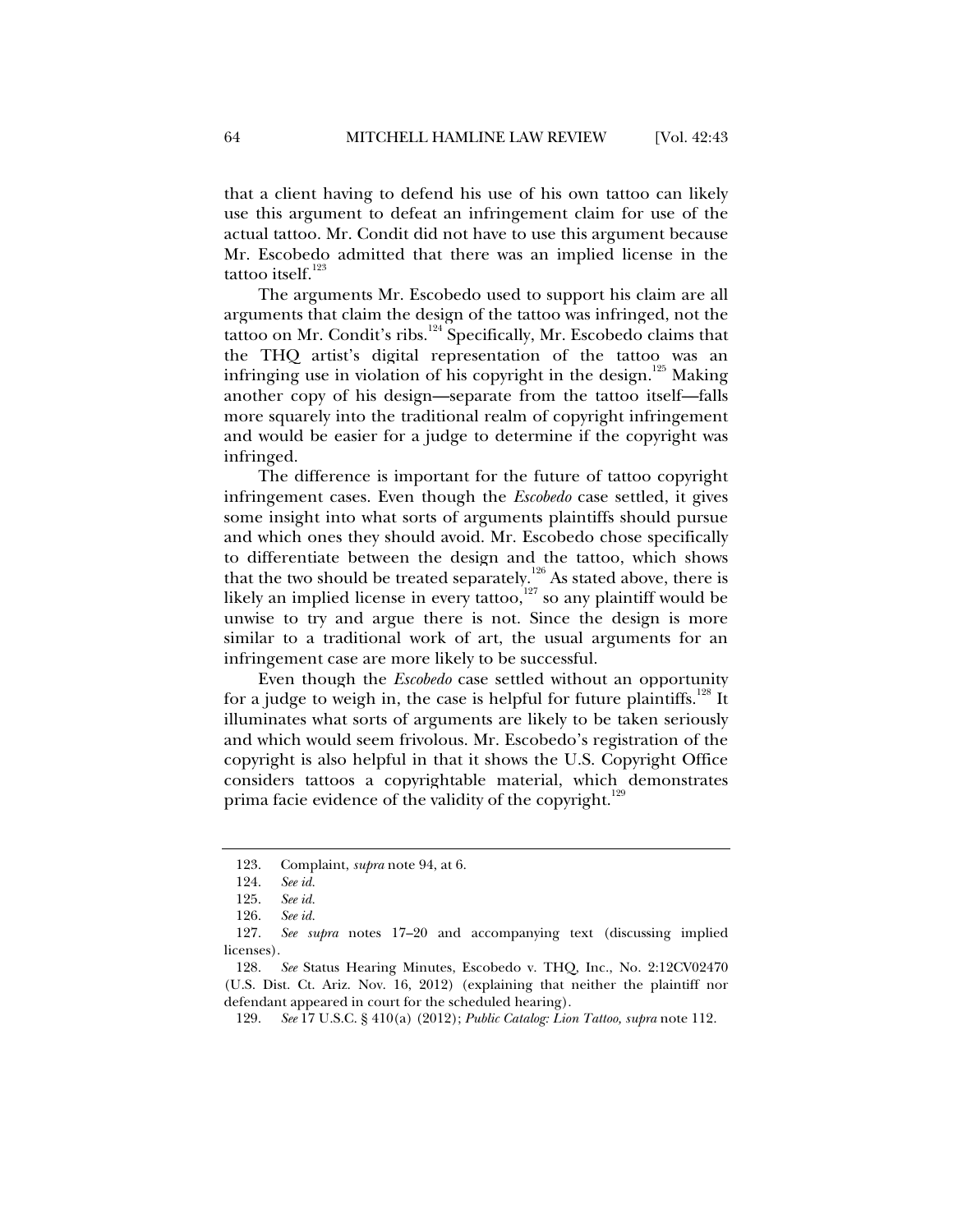#### VI. WHERE DO WE GO FROM HERE? BATTLE OF THE (WAIVER) FORMS

Despite the fact that there are no legal opinions or statutes on the issue of tattoo copyrightability, it would seem that the vast majority of sources agree that tattoos can be copyrighted, and they have been already.<sup>130</sup> So now that the question of whether tattoos can be copyrighted is answered, the next one is, where do tattoo artists go from here? How can they ensure that their rights are protected, especially when tattooing famous celebrities and athletes? On the flip side, what can celebrities and athletes do to ensure they can freely display their tattoos without fearing a lawsuit from their artists? The answers lie in the paperwork that is signed before a drop of ink is even applied to skin: the waiver forms. Problems arise, however, when both a client and an artist have forms that do not mesh. The question then becomes, which form wins?

#### *A. Preemptive Measures for Human Canvases*

With tattoo copyright lawsuits becoming more and more prevalent, celebrity clients should be more wary of being sued if they display their tattoos or allow them to be displayed in commercials and advertising campaigns. One step to alleviate this wariness is to have the artist sign a waiver before doing the tattoo that allows the client to display the tattoo publicly and in other mediums, such as video games and commercials.

This is something that the NFL Players' Association (NFLPA) has already taken preemptive steps to achieve.<sup>131</sup> Prior to the 2013 NFL season, the NFLPA advised their players to get such a waiver from their artists for any future tattoos, and even encouraged players who already had tattoos to try and get their artists to sign a waiver after the fact.<sup>132</sup> An IP lawyer opined, "Anything you can do to prevent headaches is always good . . . . Give them a signed football or something."133 While this may be a blunt statement, it is accurate in pinpointing what is needed to get the artists to agree to these waivers: money or exposure.

 <sup>130.</sup> *See* Cummings, *supra* note 8, at 304.

 <sup>131.</sup> *See* Boudway, *supra* note 110.

 <sup>132.</sup> *Id.*

 <sup>133.</sup> *Id.*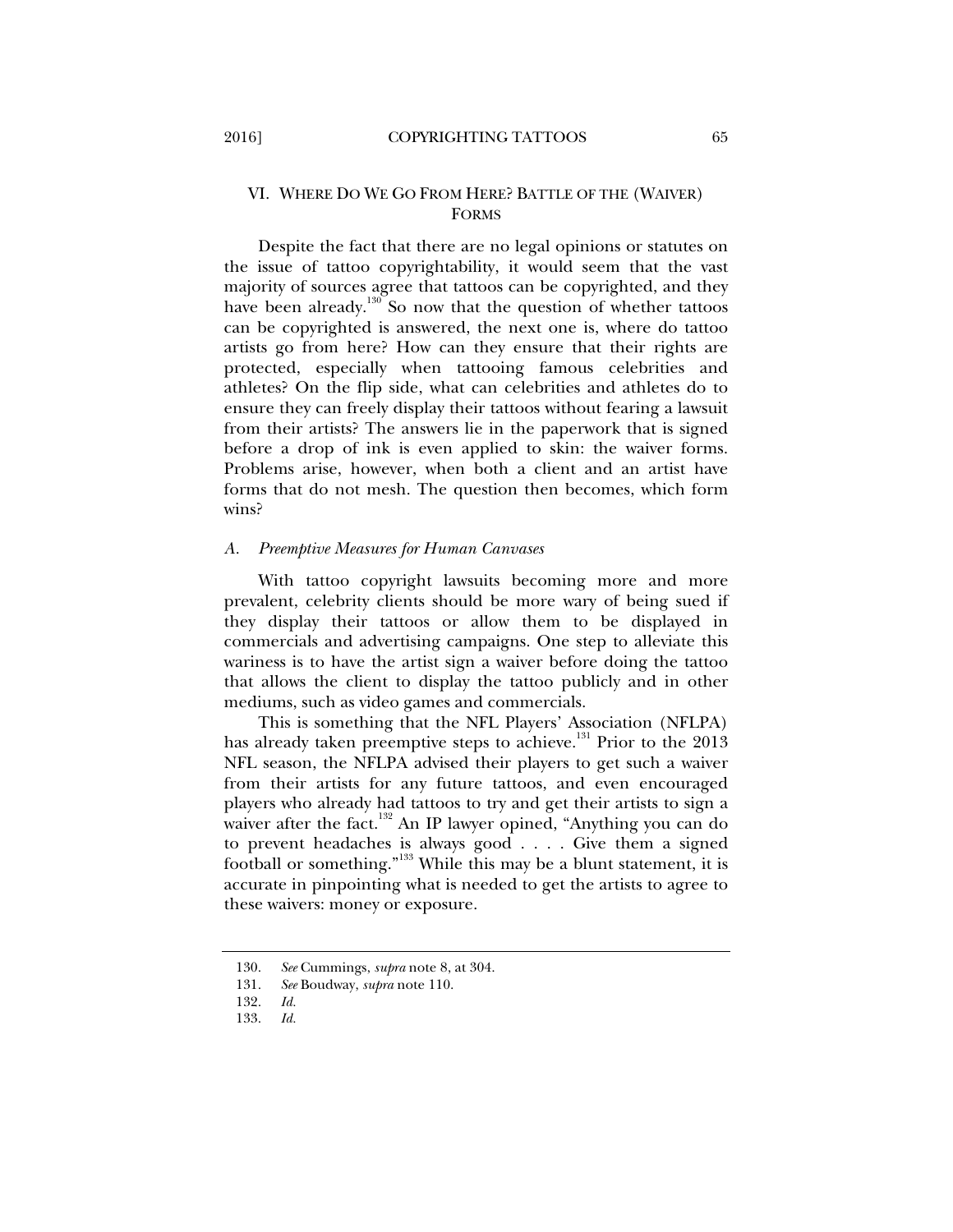Now, an artist who is tattooing a non-famous person would likely never agree to a waiver of this nature. Even though the chances of any lawsuit are slim, artists would have nothing to gain from signing away their rights in the tattoo. In the case of a famous client, however, the chances of a lawsuit are greater and artists can benefit from the exposure of having their work displayed on a celebrity, so they would be more open to signing away some of their rights. Apparently the NFL players who have attempted to get these waivers have been largely successful.<sup>134</sup> If artists are largely cooperative, then in the near future it could become commonplace for celebrity clients to go to their tattoo appointments armed with a waiver. Ideally, this could alleviate many problems that the tattoo artists have faced in the cases so far, but realistically there will likely be artists that refuse to sign the waiver or insist on their own with conflicting language.

#### *B. What Should Be in the Tattoo Artist's Waiver?*

If clients do not come to the appointment armed with a waiver, what can artists include in their waiver to protect their copyright? Simply put, the artist can merely include a clause that states that the artist retains all of the rights in the copyright in the design of the tattoo. This would ensure that the artist holds the copyright in the design of the tattoo, but would leave open the ownership of the application of the tattoo, if, as suggested above, the copyright in the application is considered a separate copyright and would have separate owners.<sup>135</sup> However, this may be a bit of a drastic change in the waiver form. Right now most waivers only include language that talks about the risk of getting a tattoo and language that the client warrants he or she is an adult and agrees to hold the artist harmless from any health consequences that could arise from the tattoo.<sup>136</sup>

 <sup>134.</sup> *See id.* "Football players have not reported any trouble getting waivers so far." *Id.* George Atallah, the assistant executive director of external affairs at the NFLPA, remarked that "[p]layers are doing it" and "[t]attoo artists are cooperating." *Id.* In Atallah's words, "[I]f there is a little extra money exchanged for the license, then so be it." *Id.*

 <sup>135.</sup> For example, Client acknowledges and agrees that Artist shall be deemed the author and exclusive owner of the tattoo design throughout the universe, in perpetuity of all the rights comprised in the copyright thereof.

 <sup>136.</sup> *Consent to Tattoo Procedure*, PROF. PROGRAM INS. BROKERAGE, http:// www.ppibcorp.com/clientforms/consent\_tattoo.pdf (last visited Feb. 8, 2016).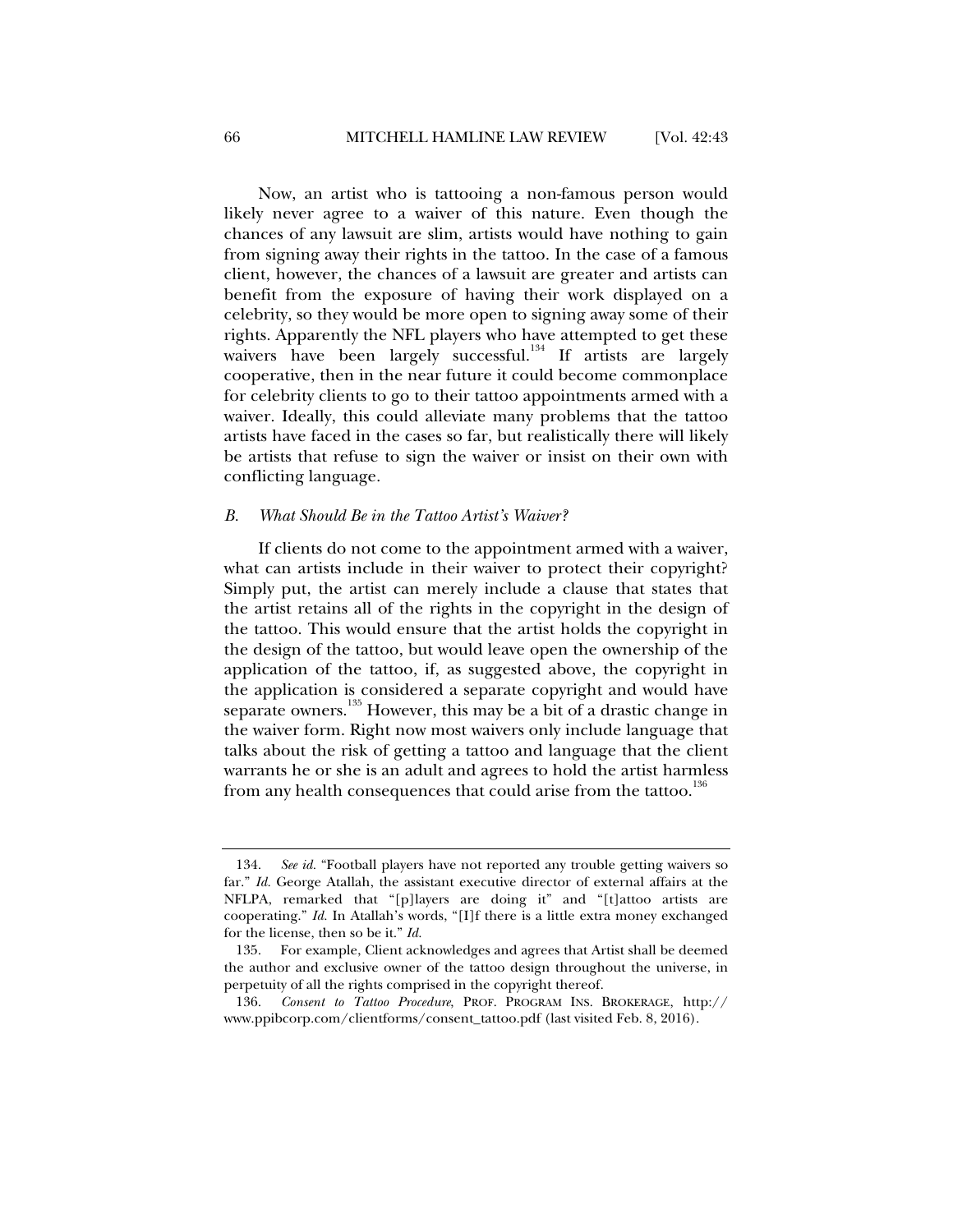Certain waivers are on the right path and include clauses that state that the artist owns any photos of the client taken during the tattoo process, and that the photos remain the property of the tattoo artist or the shop.<sup>137</sup> This clause is helpful in securing the ownership of the photos taken of the tattoo by the artist, but not the tattoo itself.

On the opposite end of the spectrum, some waivers, like the application to be a human canvas on Ink Master, make the client warrant that Ink Master essentially owns everything that the canvas provides to Ink Master in the process of becoming a human canvas.<sup>138</sup> This includes everything from the photos that the applicant uploads for the application, to any photos or video footage taken of the human canvas in the process of filming the show.<sup>139</sup> This type of waiver is definitely over inclusive and really will only be signed by someone crazy enough to agree to be a human canvas on a reality show about getting tattoos. This sort of language

*Id.*

I understand that any and all material that I provide to Producer in connection with this application, including, without limitation, photographs (collectively the "Materials") shall be owned solely and exclusively by Producer including all rights therein upon submission by me and Producer shall have the right to use any such Materials in any manner, or assign the right to use such Materials, in any manner, in any media, worldwide in perpetuity in connection with INK MASTER, including the advertising and promotion thereof. I hereby fully release Producer and its assigns from any claims related to such use of the Materials and waive any right to equitable or injunctive relief in connection with such use.

*Id.*

139. *Id.*

 <sup>137.</sup> *Ta727oo Customer Information*, TA727OO, http://727tattoo.com /downloads/tattoo-release-form.pdf (last visited Feb. 8, 2016).

I hereby grant irrevocable consent to and authorize the use of any reproduction by 727 TATTOO, any and all photographs which are taken this day of me, negative or positive proof which will be hereby attached for any purposes whatsoever, with out further compensation to me. All negatives, together with the prints, video, or live internet stream shall become and remain the property of 727 TATTOO, solely and completely.

 <sup>138.</sup> *Human Canvas Application*, INK MASTER 7 CASTING, http:// www.inkmastercasting.com/human-canvas-application.html (last visited Feb. 8, 2016)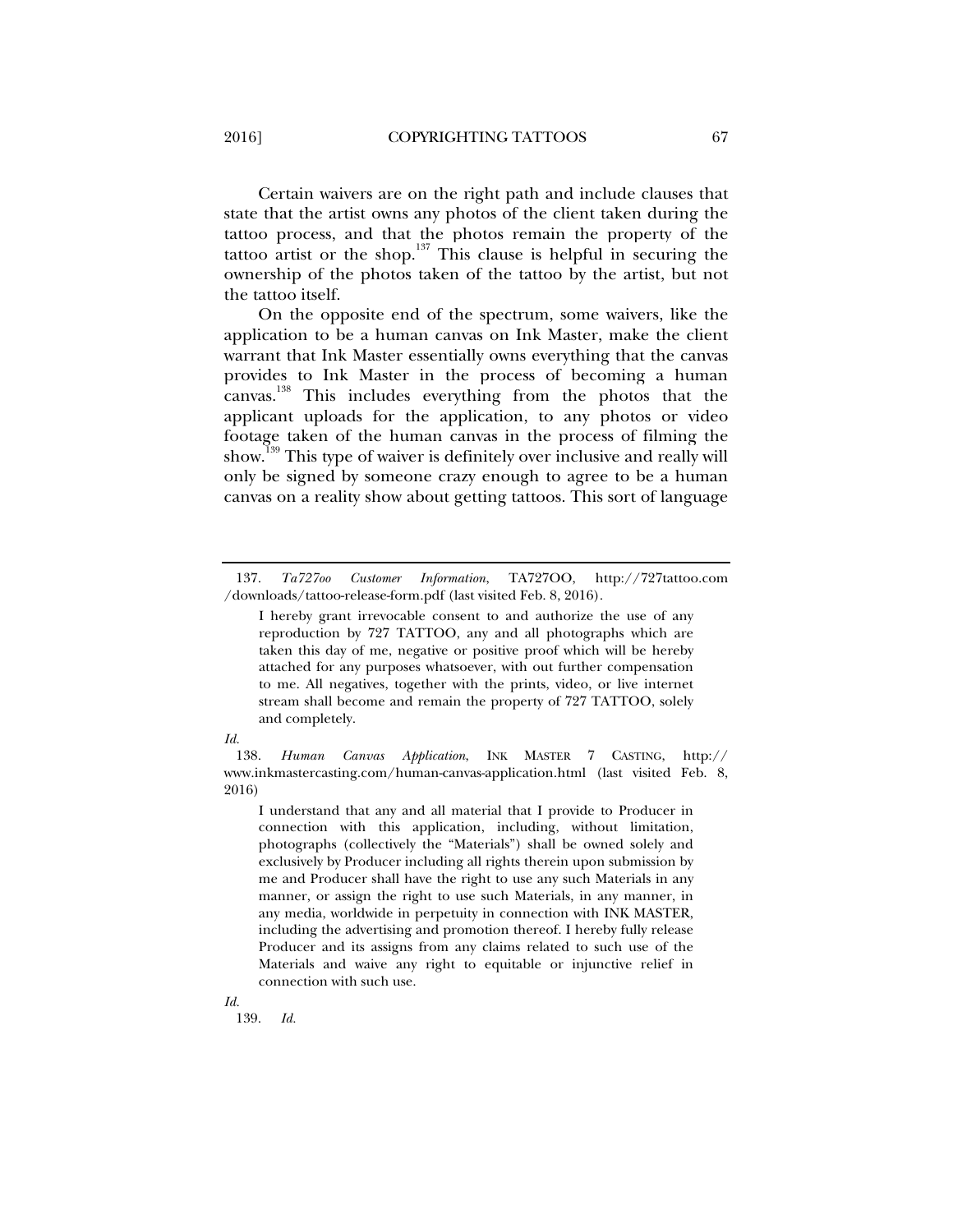would not work in every day practice if the tattoo artist wanted to stay in business.

The norm going forward should be something in the middle between all of these waivers. An artist's waiver should definitely endeavor to address the copyright in the tattoo in some way. If the artist wants to be all-inclusive, he can include language that covers both the design and the application. But, if *Escobedo* is any indication, there is likely an implied license in the application of the tattoo.<sup>140</sup> If artists want to protect their copyright and have a waiver with a chance of being signed by every client, they should use language that ensures the artist has all rights in the copyright in the design and artwork of the tattoo. For the most part, the artist will not have any problems getting the client to sign these waivers, since most people do not read things before they sign them.

However, tattoo artists may face issues if they have a particularly savvy client who walks into an appointment with a waiver that grants him the rights in the copyright that conflict with the artist's waiver. This will create a tattoo battle of the forms, and it will either be up to a court to decide which form wins out, or the client and artist can negotiate which form controls amongst themselves. Like most things in life, a negotiation may come down to money. If, like the NFL athletes, the client insists on having his waiver control, he could incentivize the artist to sign it with more money or some other kind of exposure or publicity. For artists, if the client refuses to sign their waiver, they can simply refuse to do the tattoo. In this case, artists would have more leverage if they can afford to turn down a tattoo, but if the client is famous, the artist could lose that leverage if the publicity is important to the artist, along with any recommendations the client could give if the client is happy with the work.

Ultimately whose form will win out in the battle of the forms will depend on all parties involved, but regardless of the potential battle, both artists and clients should be more prepared when they go in for a tattoo session. The waivers on both sides should be more comprehensive in detailing what rights are granted and what rights are signed away on both sides. Having more comprehensive waivers will ensure that future legal battles will be easier for a judge to determine, since that judge will have the pleasure of ruling on the

 <sup>140.</sup> *See supra* notes 117–20 and accompanying text (discussing implied licenses).